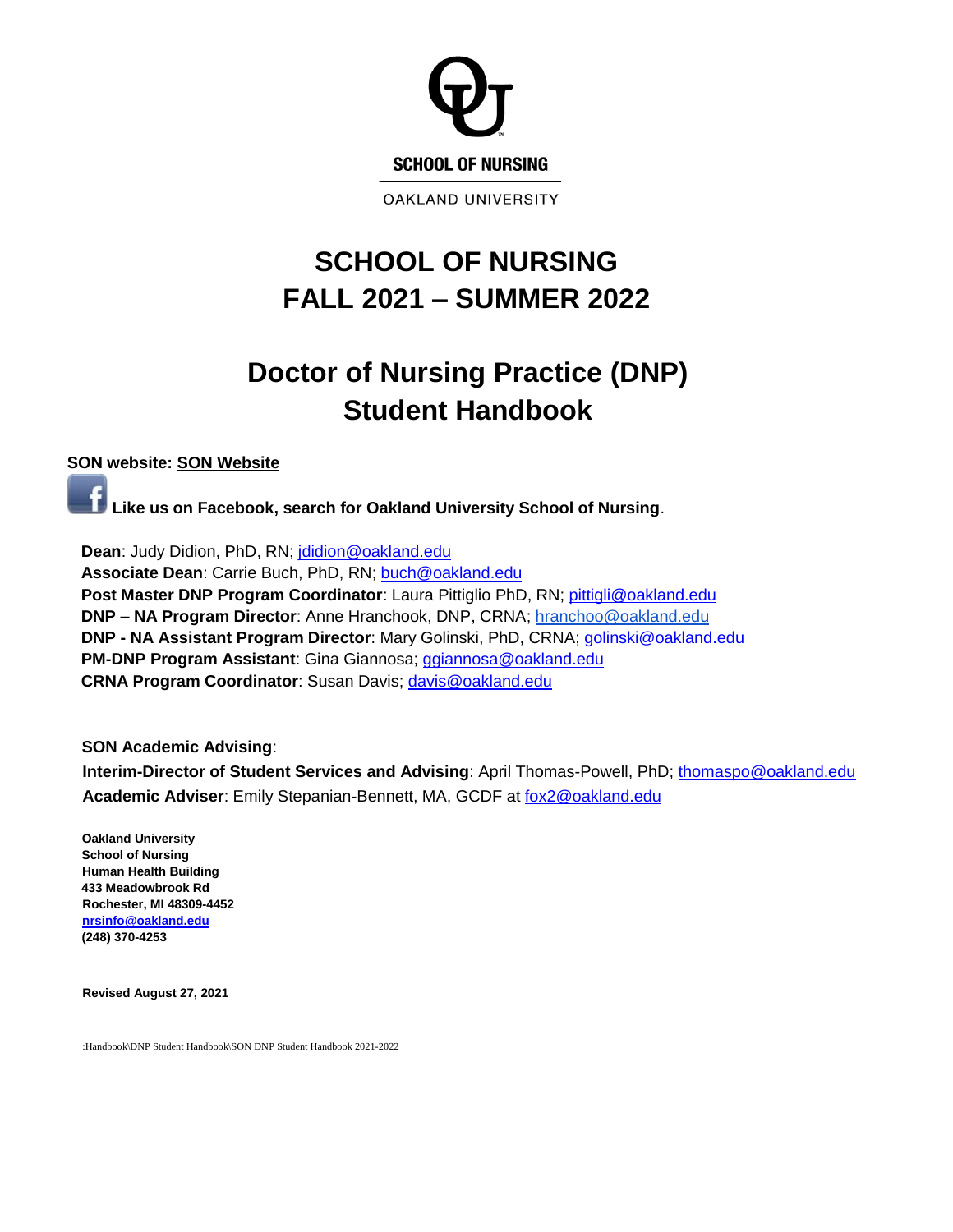### <span id="page-1-0"></span>**G[LOSSARY](#page-3-0)**

| <b>AACN</b>     | American Association of Colleges of Nursing                     |
|-----------------|-----------------------------------------------------------------|
| <b>ACEMAPP</b>  | Alliance for Clinical Experience Matching and Placement Program |
| <b>AGNP</b>     | <b>Adult-Gerontology Nurse Practitioner</b>                     |
| <b>ANA</b>      | <b>American Nurses Association</b>                              |
| <b>APA</b>      | American Psychological Association                              |
| <b>APRN</b>     | <b>Advanced Practice Registered Nurse</b>                       |
| <b>ASD</b>      | <b>Accelerated Second Degree</b>                                |
| ATI             | Assessment Technologies Institute                               |
| <b>BLS</b>      | <b>Basic Life Support</b>                                       |
| <b>BSN</b>      | Bachelors of Science in Nursing                                 |
| <b>CCNE</b>     | <b>Commission on Collegiate Nursing Education</b>               |
| <b>CNP</b>      | <b>Certified Nurse Practitioner</b>                             |
| <b>CNS</b>      | <b>Clinical Nurse Specialist</b>                                |
| <b>COA</b>      | <b>Council on Accreditation</b>                                 |
| <b>CRNA</b>     | <b>Certified Registered Nurse Anesthetist</b>                   |
| <b>DNP</b>      | Doctor of Nursing Practice                                      |
| <b>FNP</b>      | <b>Family Nurse Practitioner</b>                                |
| <b>FOR</b>      | <b>Faculty of Record</b>                                        |
| <b>IRB</b>      | <b>Institutional Review Board</b>                               |
| <b>MAE</b>      | <b>Medication Administration Examination</b>                    |
| <b>MARC</b>     | <b>Medication Administration Remediation Course</b>             |
| <b>MSN</b>      | Master of Science in Nursing                                    |
| <b>NCLEX-RN</b> | National Council Licensure Examination-Registered Nurse         |
| <b>OC</b>       | <b>Oakland Center</b>                                           |
| OU              | <b>Oakland University</b>                                       |
| <b>PhD</b>      | Doctor of Philosophy                                            |
| <b>POE</b>      | Petition of Exception                                           |
| <b>POS</b>      | Plan of Study                                                   |
| <b>RN</b>       | <b>Registered Nurse</b>                                         |
| RN-BSN          | <b>BSN Degree Completion Sequence for Registered Nurses</b>     |
| SON             | <b>School of Nursing</b>                                        |

NOTICE: All data in this DNP Student Handbook reflect information as it was available at the publication date. The reader should take notice that while every effort is made to ensure the accuracy of the information provided in the DNP Student Handbook, Oakland University reserves the right, in its exclusive and absolute discretion, to make changes to the DNP Student Handbook at any time without prior notice. Oakland University provides the information in the DNP Student Handbook solely for the convenience of the reader and expressly disclaims any obligations which may otherwise be stated, implied or inferred. This DNP Student Handbook, in its entirety or in its component parts, is not a contract and cannot be utilized, construed or relied upon as a contract.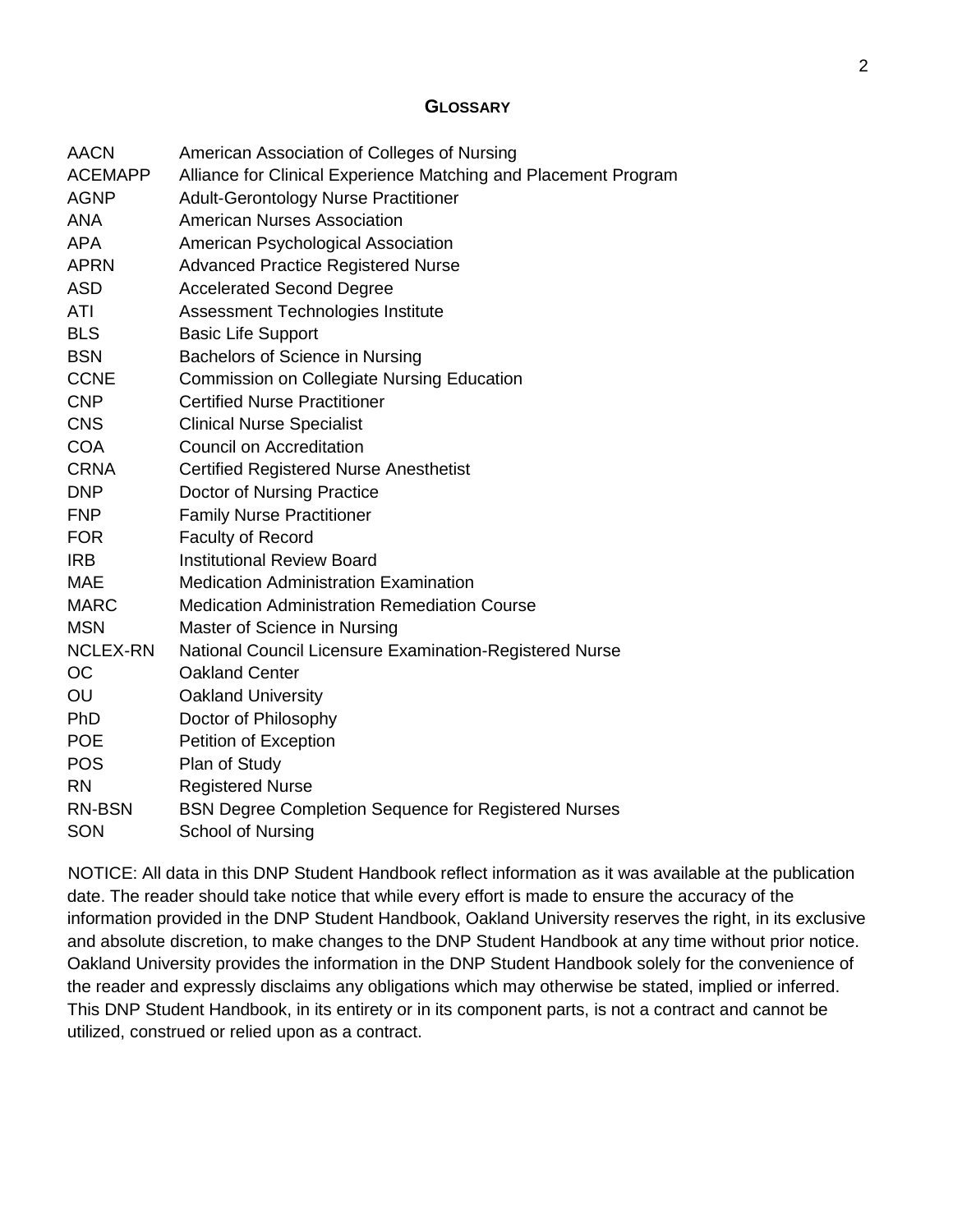

### <span id="page-2-0"></span>**WELCOME L[ETTER FROM THE](#page-2-0) DEAN**

Dear Student:

Welcome to the School of Nursing! We are delighted that you have chosen the Oakland University School of Nursing. You and your classmates are a select group of wellqualified students.

Our academic programs will prepare you for advanced practice in the nursing profession. SON faculty members are experts in the content areas they teach and you will receive an outstanding nursing education.

We have developed this handbook so you will have easy access to School of Nursing policies and procedures that will guide you during your DNP education. Please feel free to meet with our academic adviser, program director/coordinator or the School of Nursing faculty for assistance with academic planning or matters outlined in this handbook.

Best wishes for a satisfying and challenging academic experience at the Oakland University School of Nursing.

Sincerely,

Judy Didion, PhD, RN Dean and Professor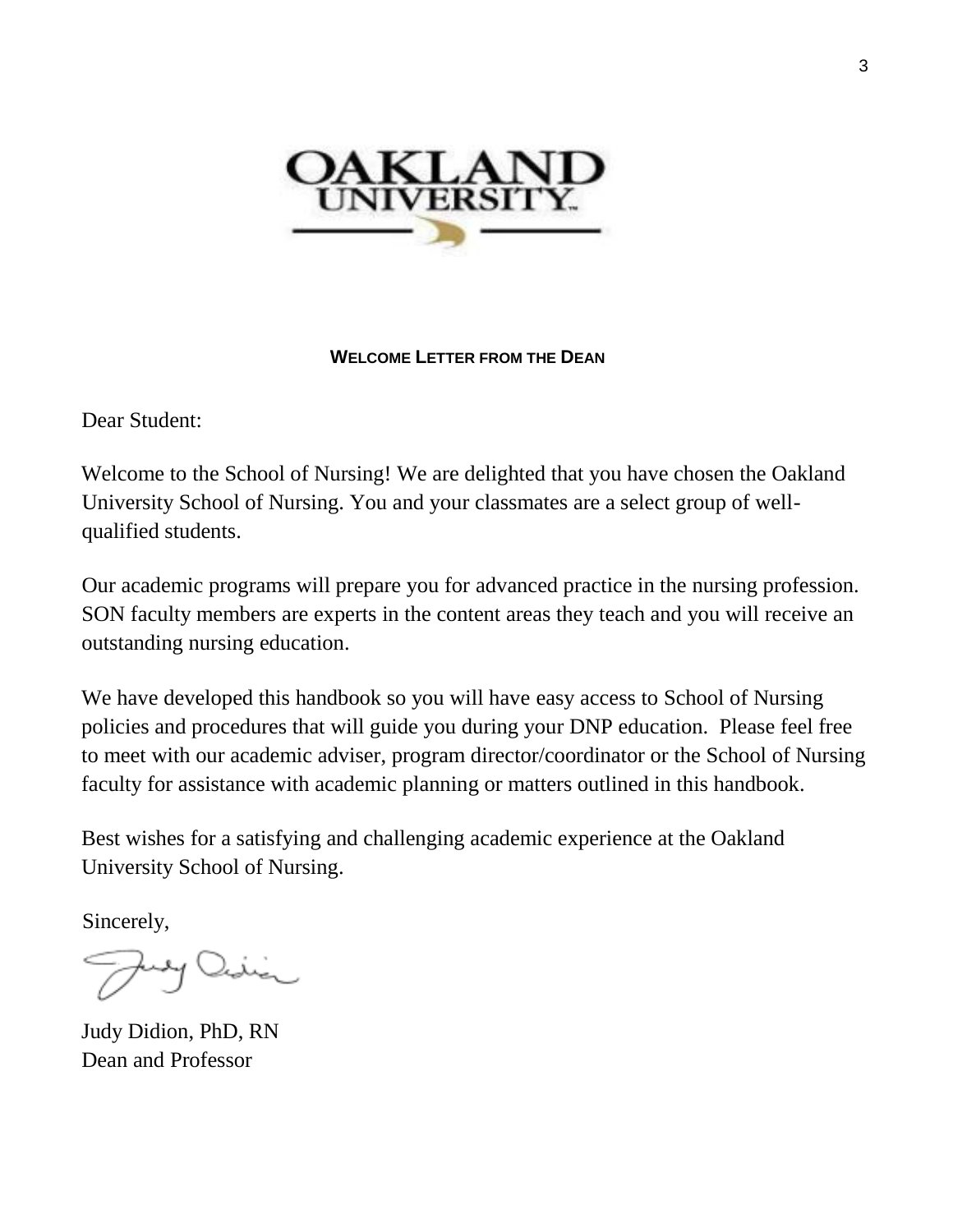# **TABLE OF CONTENTS**

<span id="page-3-0"></span>

| Glossary                                                           | $\overline{2}$ |
|--------------------------------------------------------------------|----------------|
| Welcome Letter from the Dean                                       | 3              |
| <b>Table of Contents</b>                                           | 4              |
| Overview of the School of Nursing                                  | 6              |
| <b>School of Nursing Mission</b>                                   | 6              |
| School of Nursing Vision                                           | 6              |
| Philosophy of Nursing Education                                    | 6              |
| Accreditations                                                     | 7              |
| Doctor of Nursing Practice Program Objectives                      | 7              |
| The Essentials of Doctoral Education for Advanced Nursing Practice | 8              |
| <b>Professional Organizations</b>                                  | 8              |
| <b>Student Resources</b>                                           | 9              |
| <b>Course Materials</b>                                            | 11             |
| Curriculum                                                         | 11             |
| Overview of the DNP Program                                        | 11             |
| <b>Components of DNP Curriculum</b>                                | 12             |
| <b>Accountability for Practice Hours</b>                           | 12             |
| <b>Practice Hour Experiences</b>                                   | 13             |
| Mentoring for PM DNP                                               | 13             |
| Mentoring for DNP-NA DNP Students                                  | 14             |
| Research Sequence and Guidelines for DNP Project                   | 14             |
| Process for Changing DNP Project Chair                             | 14             |
| Academic Program Policies                                          | 15             |
| Core Performance Standards                                         | 15             |
| <b>Student Expectations</b>                                        | 16             |
| <b>ANA Code of Ethics for Nurses</b>                               | 16             |
| <b>Media Policy</b>                                                | 17             |
| <b>OU Judicial Process</b>                                         | 17             |
| OU formal complaint/incident report process                        | 17             |
| Family Educational Rights and Privacy Act (FERPA)                  | 17             |
| <b>Independent Study Option</b>                                    | 18             |
| Petition of Exception to an Academic Policy or Requirement         | 18             |
| Course Waiver/Substitution for a Graduate Program Requirement      | 18             |
| <b>Withdrawal Policy</b>                                           | 18             |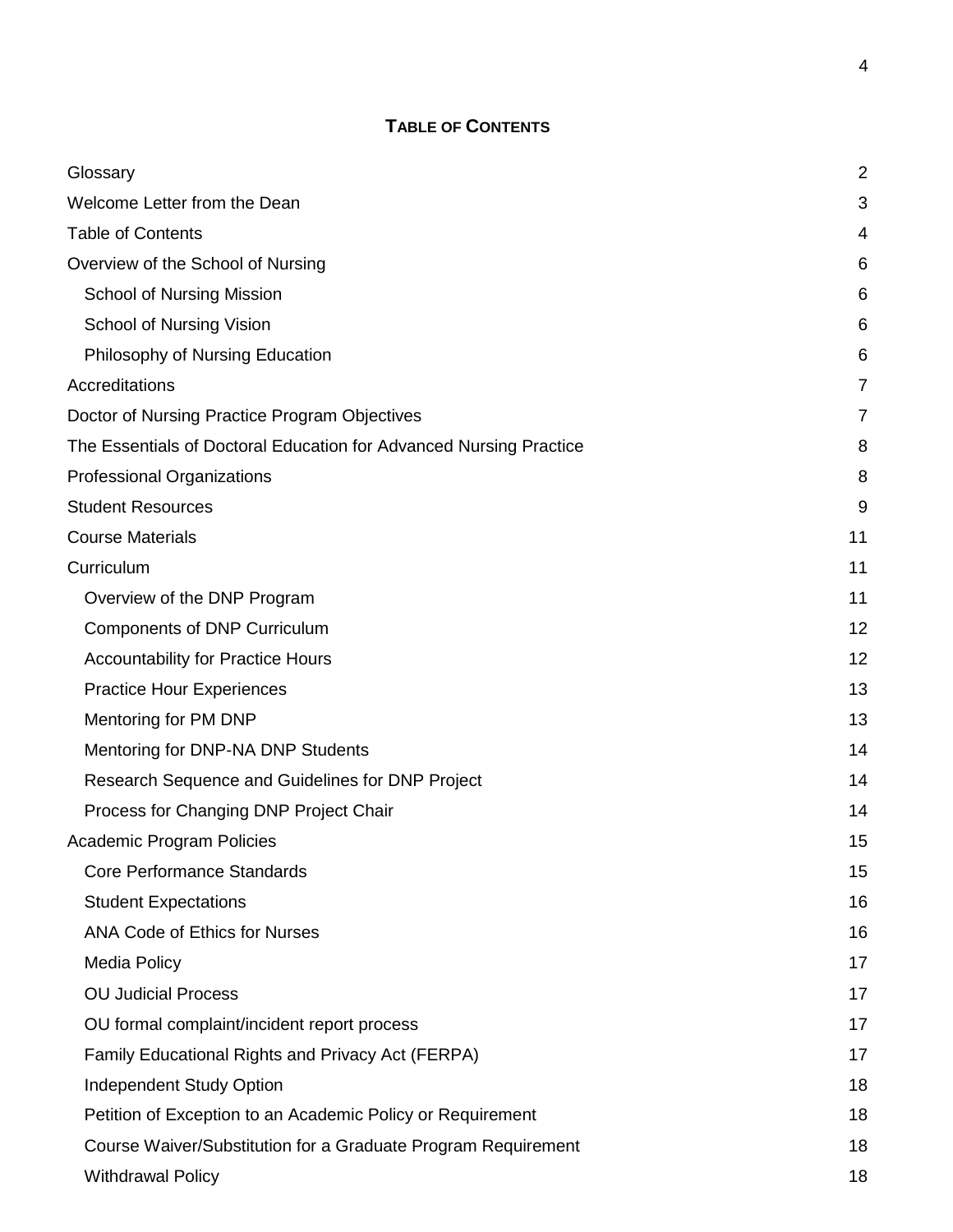| Leave of Absence Policy                                                                       |   | 19 |
|-----------------------------------------------------------------------------------------------|---|----|
| Apply to Graduate                                                                             |   |    |
| <b>Continuous Enrollment Policy for DNP Project</b>                                           |   | 19 |
| Policies and Procedures for Progression, Retention, and Dismissal in the Son Graduate Program |   |    |
| Minimum Requirements for Continuing in the Graduate Programs of the School of Nursing         |   | 19 |
| Resolution of an Issue with the Evaluation/Grading Process                                    |   | 20 |
| Grievance Procedure                                                                           |   | 20 |
| Procedure to Appeal a Dismissal from a SON Graduate Program                                   |   | 21 |
| Reversal of Department Decision to Dismiss                                                    |   | 22 |
| School of Nursing                                                                             |   | 23 |
| <b>Grade Conversion Scale</b>                                                                 |   | 23 |
| 0.00-49.99                                                                                    | F | 23 |
| Faculty/PM-DNP Student Mentor Partnership Agreement                                           |   | 24 |

5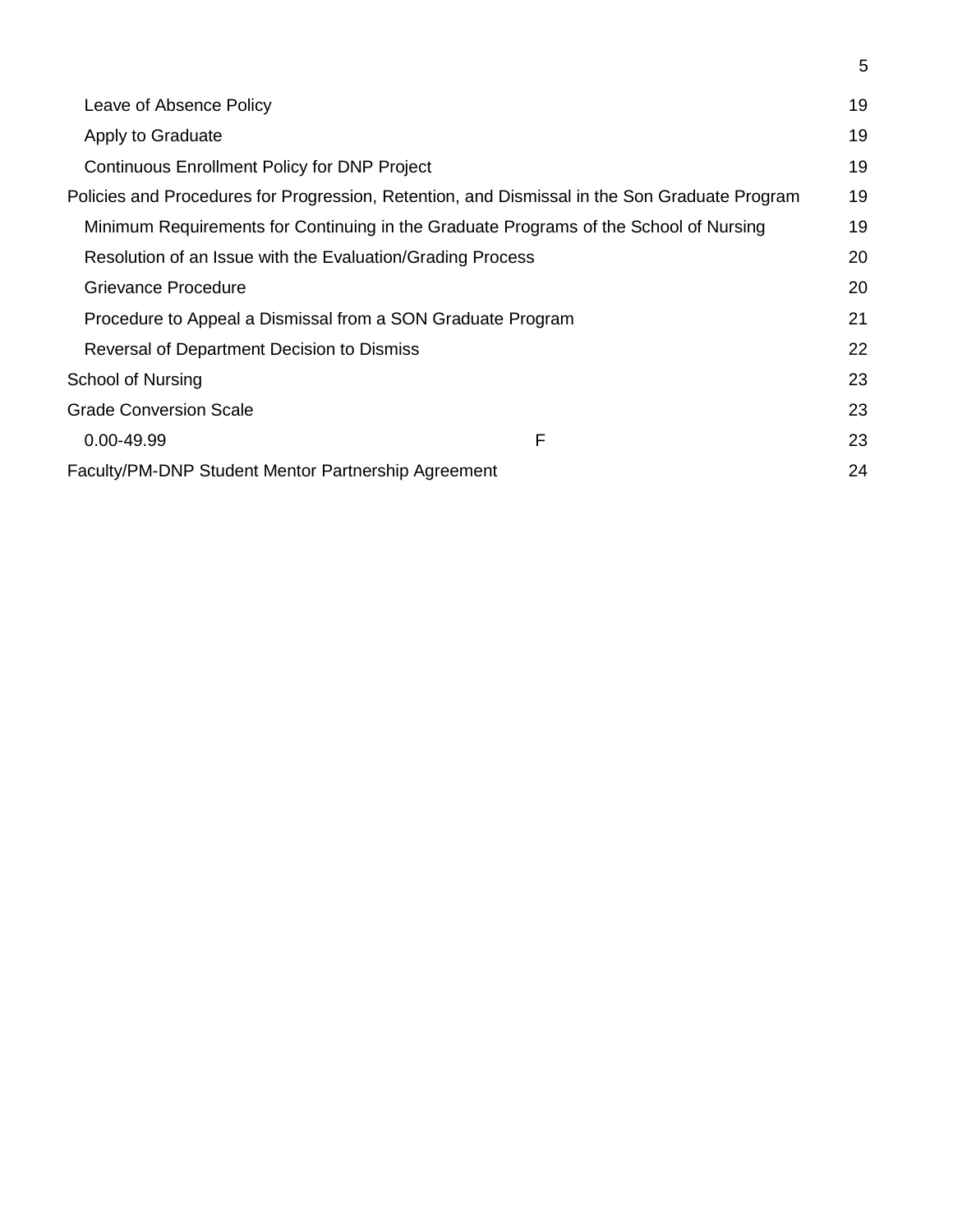### <span id="page-5-0"></span>**O[VERVIEW OF THE](#page-3-0) SCHOOL OF NURSING**

#### <span id="page-5-1"></span>**S[CHOOL OF](#page-5-4) NURSING MISSION**

*Approved by SON Faculty on April 24, 2014*

<span id="page-5-4"></span>The mission of Oakland University School of Nursing is to prepare transformational leaders committed to caring and using the best evidence in nursing practice, education and research to optimize the health of the public in a diverse ever-changing global society.

#### <span id="page-5-2"></span>**S[CHOOL OF](#page-21-1) NURSING VISION**

*Approved by SON Faculty on April 24, 2014*

The faculty and graduates of Oakland University School of Nursing will be recognized as transformational leaders, caring practitioners and scholars who optimize the health and well-being of a diverse global society.

#### <span id="page-5-3"></span>**P[HILOSOPHY OF](#page-5-3) NURSING EDUCATION**

*Approved by the School of Nursing Faculty Assembly February 2016*

The Oakland University School of Nursing Philosophy of Nursing Education is informed by insights into the empirical, aesthetic, ethical, and personal ways of knowledge that undergirds nursing as a practice discipline, the position that nursing holds in society, and the relationship that exists between the SON and OU.

Nursing's disciplinary domain has both a scientific and professional practice component. Nursing science discovers, develops, synthesizes, validates, and brings order to the theoretical and practical knowledge that informs the professional practice of nursing. Professional nursing care of individuals, families, and communities is a social mandate that carries with it the responsibility to educate nurses qualified to fulfill the professional role and uphold standards of the profession.

The faculty of the SON believe that nursing education:

- Requires innovative approaches in order to prepare professional nurses now and in the future to address the health care needs of individuals, families, and communities through patient centered nursing care, teamwork and collaboration, communication and information technology.
- Has a foundation in the arts and sciences of liberal education that is needed to ground nursing in the complexity of the human experience.
- Prepares students to recognize, understand, and work with nursing phenomena and to understand the results of these efforts in relation to human values including life, justice, personal freedom, health, and well-being.
- Prepares students to use empirical knowledge as a guide for judgment and decision making and the provision of quality and safe professional nursing practice.
- Prepares students across all curriculum levels to learn, work, and live productively in ever changing national and international societies.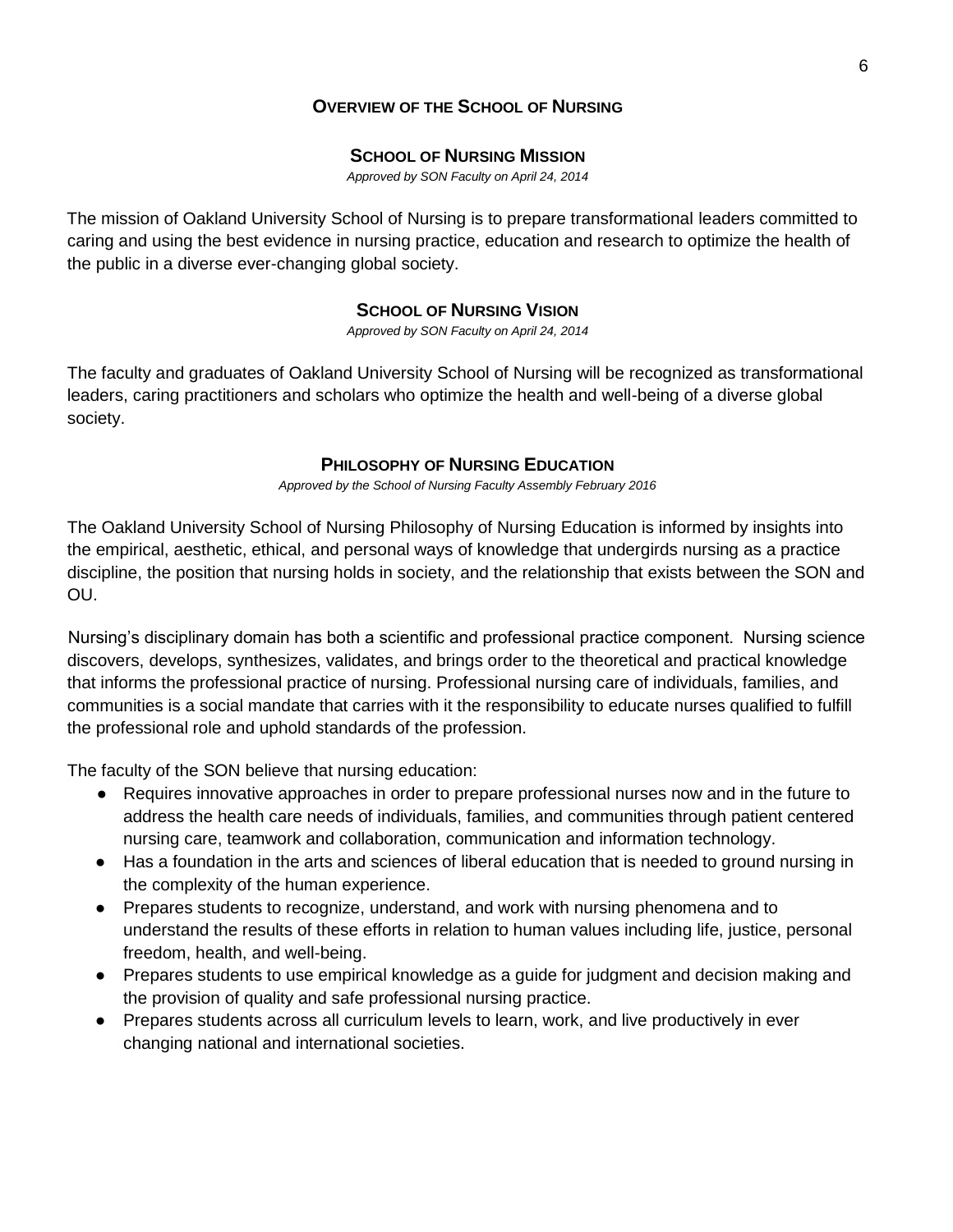The faculty of the SON also believe that:

- Students learn best when challenged by educational experiences that are salient and incorporate situations and issues related to systems-based practice.
- Diversity among faculty, students, and members of national and international societies enriches the educational experience.
- A commitment to life-long learning is essential to the professional development of nurses, the health of national and international societies, and the growth of the discipline.
- Faculty members are responsible for determining what is to be learned and how that learning can be assessed, evaluated, and enhanced.

### <span id="page-6-0"></span>**A[CCREDITATIONS](#page-6-0)**

OU maintains regional accreditation with the HLC and specialized program accreditation in OU's College and professional schools.

The baccalaureate degree in nursing, master's degree in nursing, Doctor of Nursing Practice, and postgraduate APRN certificate programs at Oakland University are accredited by the Commission on Collegiate Nursing Education. [\(http://www.ccneaccreditation.org\)](http://www.ccneaccreditation.org/).

The Oakland University-Beaumont Graduate Program of Nurse Anesthesia is accredited by the Council on Accreditation of Nurse Anesthesia Programs (COA). The program's next review by the COA is scheduled for October 2022. Visit the [http://coacrna.org](http://coacrna.org/) website.

Contact the COA directly at 847-655-1160 or via 222 S Prospect Ave Park Ridge, IL 60068-4001

### <span id="page-6-1"></span>**DOCTOR OF NURSING PRACTICE PROGRAM O[BJECTIVES](#page-6-1)**

*Approved by School of Nursing Faculty Assembly March 29, 2018*

At the end of the DNP program, the DNP graduate will be able to:

| <b>DNP OUTCOME</b>                                                                                                                                                                                                                                 | <b>Link to AACN DNP</b><br><b>ESSENTIALS</b> |
|----------------------------------------------------------------------------------------------------------------------------------------------------------------------------------------------------------------------------------------------------|----------------------------------------------|
| Integrate scientific and theoretical knowledge from nursing and other<br>disciplines to develop, identify, evaluate, and disseminate best practices<br>to improve health care and health care systems                                              | I, II, V, VI                                 |
| Lead organizations and systems to enhance quality and safety to<br>improve patient, population, and organizational outcomes.                                                                                                                       | II, III, IV, V, VII, VIII                    |
| Employ data analytic methods, information systems and technology to<br>evaluate, integrate, and translate evidence to improve programs of care,<br>outcomes of care and care systems.                                                              | I, II, III, IV                               |
| Lead and influence health policy to reduce health disparities, encourage<br>cultural sensitivity and promote access to quality care while advocating for<br>social justice and equity at the system, state, national, and international<br>levels. | II, V, VI, VIII                              |
| Use models of interprofessional collaboration to enhance patient and<br>population health outcomes.                                                                                                                                                | I, II, IV, VI, V, VI, VII,<br>VIII           |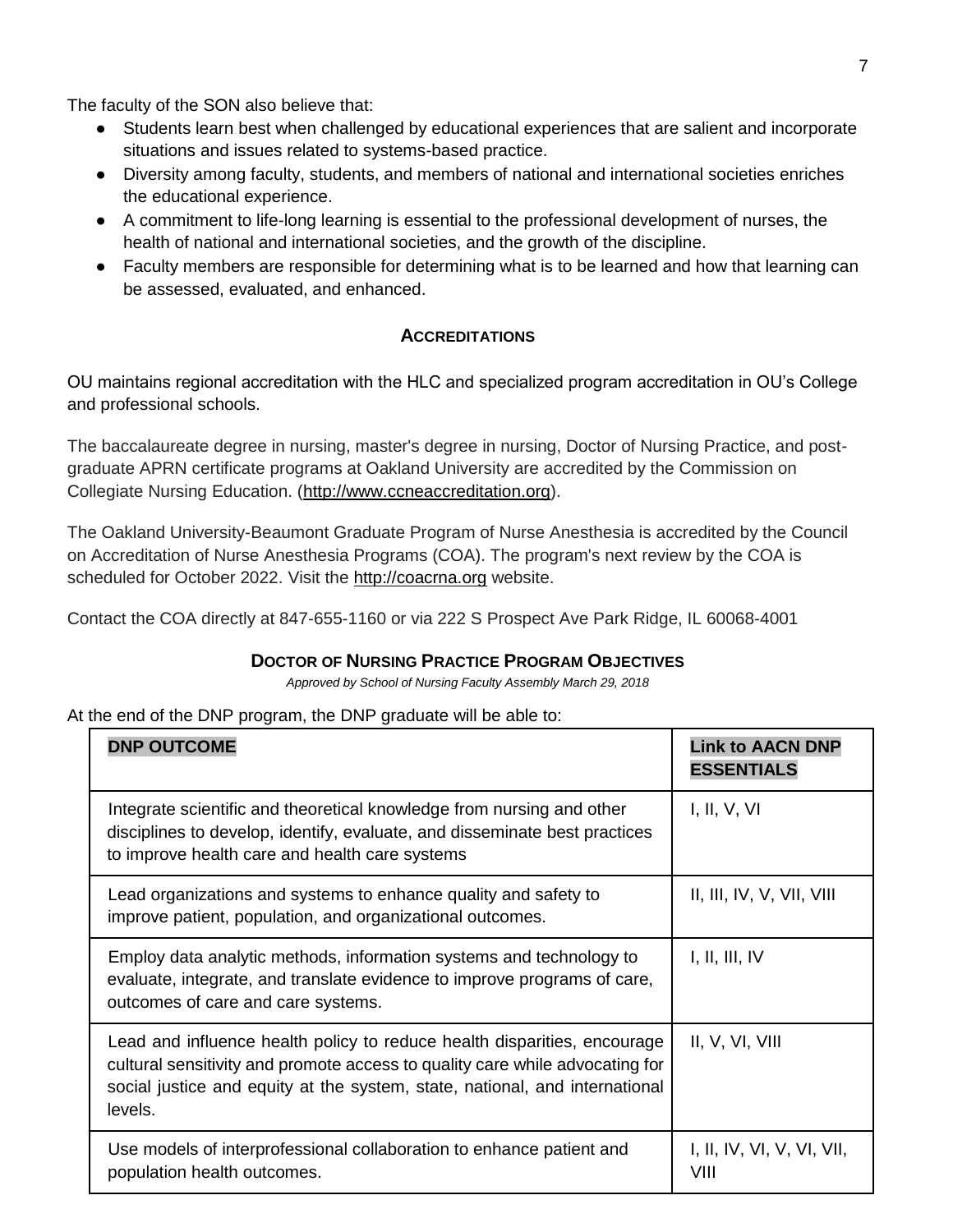# <span id="page-7-0"></span>**THE ESSENTIALS OF DOCTORAL E[DUCATION FOR](#page-7-0) ADVANCED NURSING PRACTICE**

The Doctor of Nursing Practice program is consistent with the American Association of Colleges of Nursing (2006) Essentials of Doctoral Education for Advanced Nursing Practice (Essentials).

The eight Essentials (AACN, 2006) are:

- I. Scientific Underpinnings for Practice
- II. Organizational and Systems Leadership for Quality Improvement and Systems Thinking
- III. Clinical Scholarship and Analytical Methods for Evidenced-Based Practice
- IV. Information Systems/Technology and Patient Care Technology for the Improvement and Transformation of Health Care
- V. Health Care Policy for Advocacy in Health Care
- VI. Interprofessional Collaboration for Improving Patient and Population Health Outcomes
- VII. Clinical Prevention and Population Health for Improving the Nation's Health
- VIII. Advance Nursing Practice

#### <span id="page-7-2"></span><span id="page-7-1"></span>**PROFESSIONAL O[RGANIZATIONS](#page-7-2)**

#### **Student Representation on SON Committees**

Graduate nursing students may serve on two SON Constitutional Committees: the SON Graduate Committee on Instruction (GCOI) or the SON Commencement and Honors Committee. No one who is a current OU graduate/doctoral student in the SON may serve on the GCOI as an elected faculty member.

### **Sigma Theta Tau International, Theta Psi Chapter-at-large**

Sigma Theta Tau, **Theta Psi Chapter-at-large**, International, the Honor Society of Nursing, was chartered at OU in April 1986. Each year nursing students who are academically eligible are invited to become members. Candidates for membership are selected solely on the basis of superior scholastic achievement.

#### **The American Association of Colleges of Nursing (AACN)**

OU is a member of the AACN the national voice for baccalaureate and graduate-degree nursing education. A unique asset for the nation, AACN serves the public interest by providing standards and resources, and by fostering innovation to advance professional nursing education, research, and practice.

### **Michigan Council of Nurse Practitioners (MICNP)**

The Michigan Council of Nurse Practitioners is as member-driven organization developed to promote a healthy Michigan through: advocating for excellence in NP practice, education and research; shaping the future of health care through advancing health policy; ensuring the ability of NPs to practice to the full extent of their education; and building a positive image of the NP role as a leader in the state and national health care community.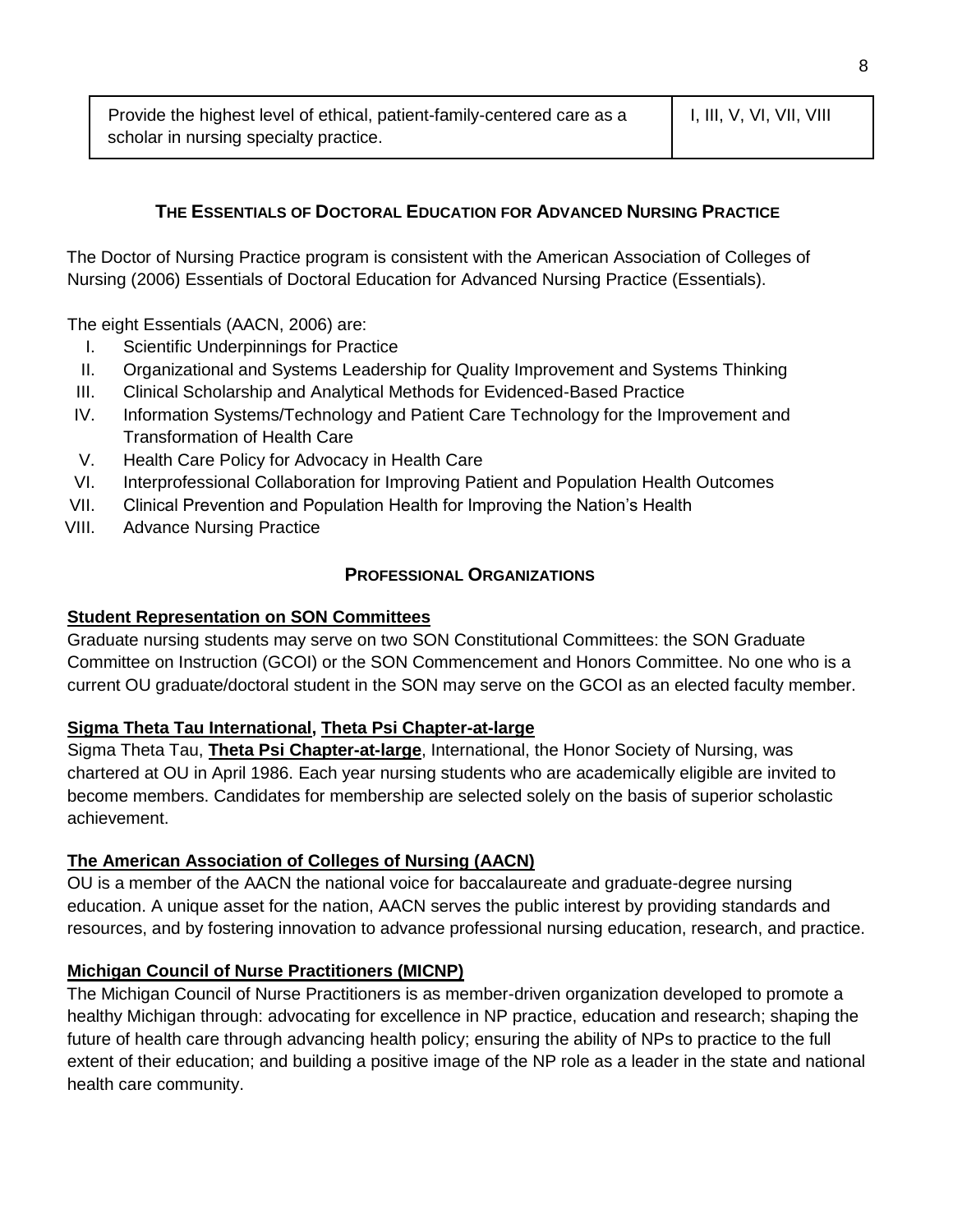### **American Association of Nurse Anesthetists (AANA)**

Founded in 1931, the AANA is the professional association representing more than 49,000 certified registered nurse anesthetists (CRNA) and student registered nurse anesthetists nationwide. The AANA promulgates education and practice standards and guidelines, and affords consultation to both private and governmental entities regarding nurse anesthetists and their practice.

### **Michigan Association of Nurse Anesthesia Students (MANAS)**

The Michigan Association of Nurse Anesthetists (MiANA) is a statewide association representing over 2,300 CRNAs and students. MiANAS is the student chapter of MiANA. Annually, student members elect leaders from Michigan NA programs.

### **Michigan Council of Nurse Practitioners- Oakland University Student Chapter (MICNP OU)**

The Michigan Council of Nurse Practitioners is the only NP organization in the state to represent all specialties within the nurse practitioner community. Oakland University has one of only three student-led chapters in the state of Michigan. These forward-thinking leaders were instrumental in providing the basis for both stability and growth of the organization.

# **Clinical Nurse Leader Association (CNLA)**

The vision of the Clinical Nurse Leader Association is to improve patient outcomes through a focus on safety and quality outcomes and the implementation of evidence-based practice at the point of care. <https://cnlassociation.org/>

### **Michigan Organization of Nurse Leaders (MONL)**

The Michigan Organization for Nursing Leadership is a state organization with powerful, influential and active representatives. The organization is made up of individuals who are involved, knowledgeable and informed. Never before has healthcare been more exciting or challenging, nor has the need for creativity, innovation and leadership been more crucial. Today's nurse leaders must orchestrate change, while maintaining the essential components of patient care. This organization is the nurse leader's partner in meeting these challenges.

<https://monl.org/>

# **American Organization of Nurse Leaders AONL)**

As the national professional organization of more than 10,000 nurse leaders, the American Organization for Nursing Leadership (AONL) is the voice of nursing leadership. Previously known as the American Organization for Nurse Executives (AONE), the organization changed its name in 2019 to better align with its core mission and vision.

<https://www.aonl.org/>

# <span id="page-8-0"></span>**STUDENT R[ESOURCES](#page-8-0)**

### **OU Website**

The OU [website](https://www.oakland.edu/) is an important source of information for all OU students. Students should refer to the OU website for university academic resources (i.e. Office of Disability Support Services, Writing Center, Tutoring Center, Graham Health Center, etc.).

### **MySAIL**

The OU MySail system allows students to register for classes, view their financial aid status, and set up an e-bill online payment system.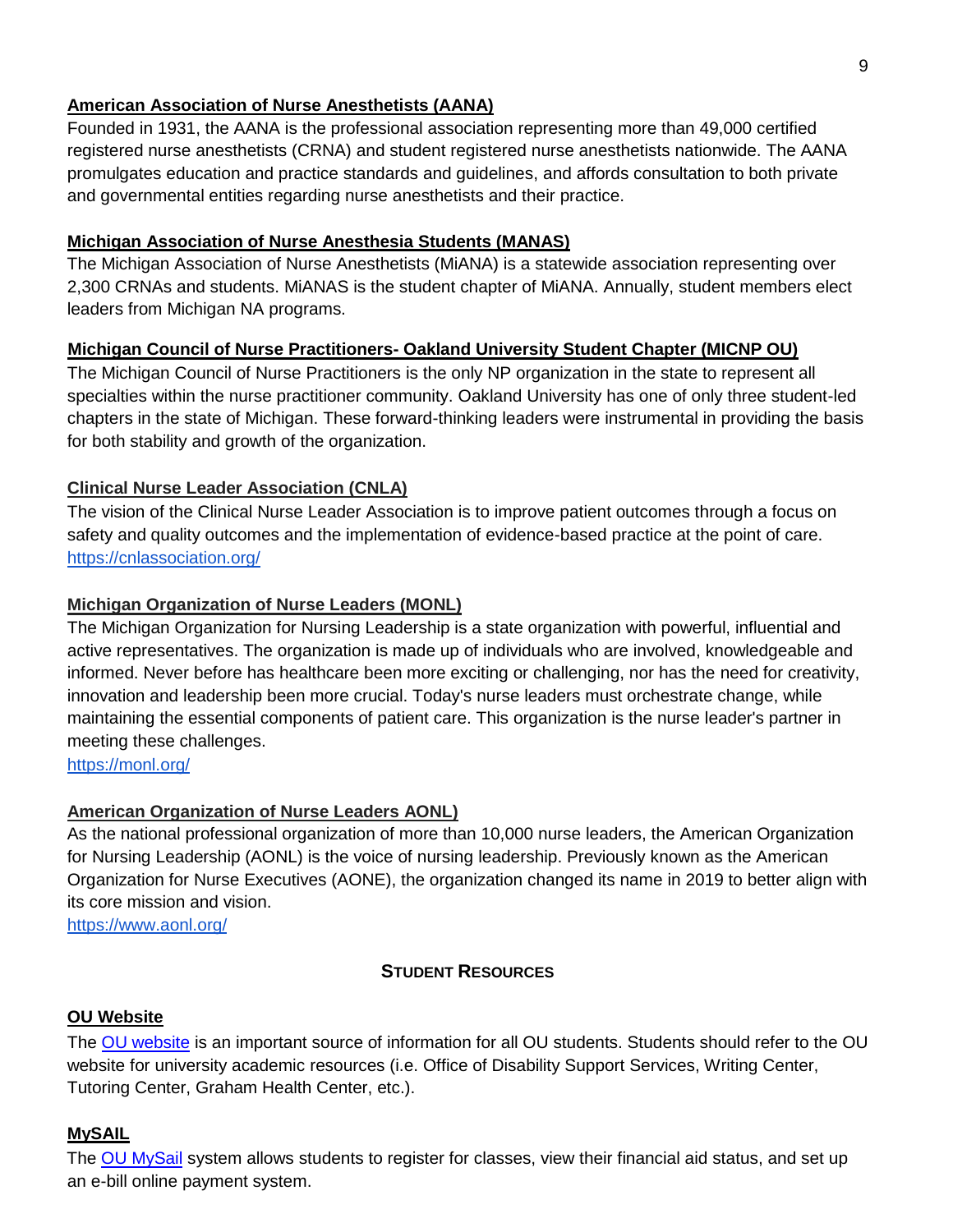#### **Student Name, Address, and Phone Number Changes**

The SON uses student name and address information that is on file with OU. Each student is responsible for informing the OU Office o[fhttps://www.oakland.edu/registrar/](https://www.oakland.edu/registrar/) the Registrar of any changes to their name, address, and/or telephone number.

### **Schedule of Classes**

The schedule of classes is provided through the OU [SAIL](https://sail.oakland.edu/PROD/twbkwbis.P_GenMenu?name=homepage) system and gives students times and dates for each specific course offered at Oakland University.

### **Academic Calendar**

The [academic calendar](https://www.oakland.edu/registrar/important-dates/) provides students a table of important dates. Students should access the academic calendar prior to each semester.

### **OU Email Account**

Information related to courses, scholarships, health requirements, etc. are communicated to students using their OU e-mail accounts. All SON students are expected to check their OU email daily and to use their OU email accounts when communicating with SON/OU faculty, staff, administration and advising.

### **SON Website**

The SON website is an important source of information for current nursing students.

### **Course Moodle Websites**

Every SON course has a course-related website in **Moodle**.

#### **Plan of Study**

The Plan of Study (POS) is developed by the Program Director/Coordinator in conjunction with the advising office and details specific courses and other requirements you must complete in order to earn your graduate degree.

### **SON Faculty**

Students can communicate with **SON** faculty via OU email, internal Moodle email, telephone, or they can meet with them in person. SON faculty are available to assist students with their questions and/or concerns regarding nursing courses, clinical experiences, course grading, professional nursing, etc.

### **SON Academic Advising**

SON students are assigned an **academic adviser who will work with them for the duration of their nursing** education. SON academic advisers are available by appointment to assist students with program planning, course scheduling, petitions of exception, transfer equivalencies, etc.

#### **Graduate Catalog**

The OU [Graduate Catalog](http://catalog.oakland.edu/index.php?catoid=56) includes a listing of academic programs, degree requirements, policies, and related program information.

### **The Graduate School**

The [Graduate School website](https://www.oakland.edu/grad/) is an important source of information for current graduate students.

### **Graham Health Center**

[Graham Health Center](https://www.oakland.edu/ghc/) (GHC) is Oakland University's on campus health center. Services offered by Graham Health Center are available to all current students, faculty, and staff.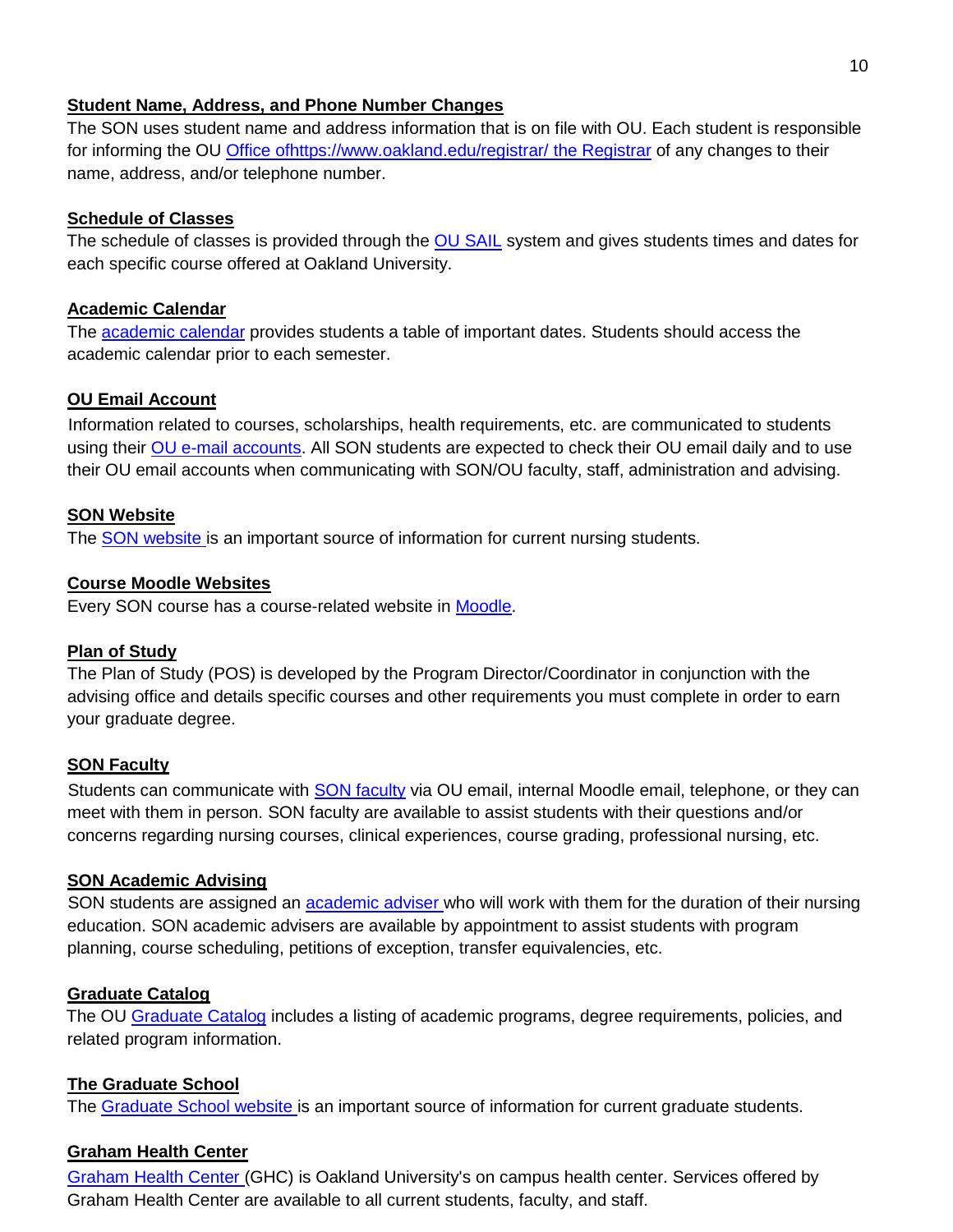#### **Kresge Library**

[Kresge Library](https://library.oakland.edu/index.php) is an important source of information and resources for OU students.

### **Financial Aid**

The OU [Student Financial Services](https://www.oakland.edu/financialservices/) office is the place to go for all information about financial aid for OU students.

### **SON Scholarships**

A variety of SON scholarships are available to SON students. Announcements regarding the application process will be sent to all SON students via OU email.

# <span id="page-10-0"></span>**COURSE M[ATERIALS](#page-10-0)**

Textbooks are available through the [OU Bookstore.](https://oakland.bncollege.com/shop/oakland/home) Syllabi are available through the course Moodle website. Arrangements can be made through the OU Bookstore to mail course materials to students. Some printed materials not individually distributed are available on reserve in Kresge Library. Each student is responsible for obtaining and/or reviewing these materials, as assigned.

### <span id="page-10-1"></span>**C[URRICULUM](#page-10-1)**

### <span id="page-10-2"></span>**O[VERVIEW OF THE](#page-10-2) DNP PROGRAM**

The professional nursing standards and guidelines used by the SON include those delineated by the American Association of Colleges of Nursing (AACN) specifically for the DNP program titled *The Essentials of Doctoral Education for Advanced Nursing Practice* (2006) and the *Doctor of Nursing Practice: Current Issues and Clarifying Recommendations* (2015). Use of the AACN Essentials helps to guide program and curricular development, and allows the SON to ensure that academic levels of the curriculum build upon one another. The SON has continued accreditation since its inception which is evidence of the SON's compliance with professional nursing standards and guidelines used in the preparation of nursing professionals at all levels of the nursing educational spectrum. In addition, the DNP-NA program follows the standards put forth by the COA.

The DNP is a terminal degree in advanced clinical practice designed to prepare nurses to achieve higher levels of education enabling them to respond to increasing health care demands. Changing demands of this nation's complex healthcare environment require the highest level of scientific knowledge and practice expertise to assure safe and quality patient outcomes.

There are two DNP tracks in the SON: The DNP-NA track and the Post Masters DNP track. Both programs contain curricular content that focuses on advanced nursing theory, advanced scientific methods, advanced leadership and interprofessional collaborative skills, systems management, health policy, population health outcomes, epidemiology, informatics and advanced specialty practice.

A maximum approval of nine credits is transferable toward a graduate degree at OU (see Graduate Catalog). In the DNP programs, graduate credit will not be awarded for courses in which a grade less than B is earned. All numerical grades earned are used in computing a student's grade point average. Students who have approval of their DNP projects must complete a minimum of eight credits of NRS 8998.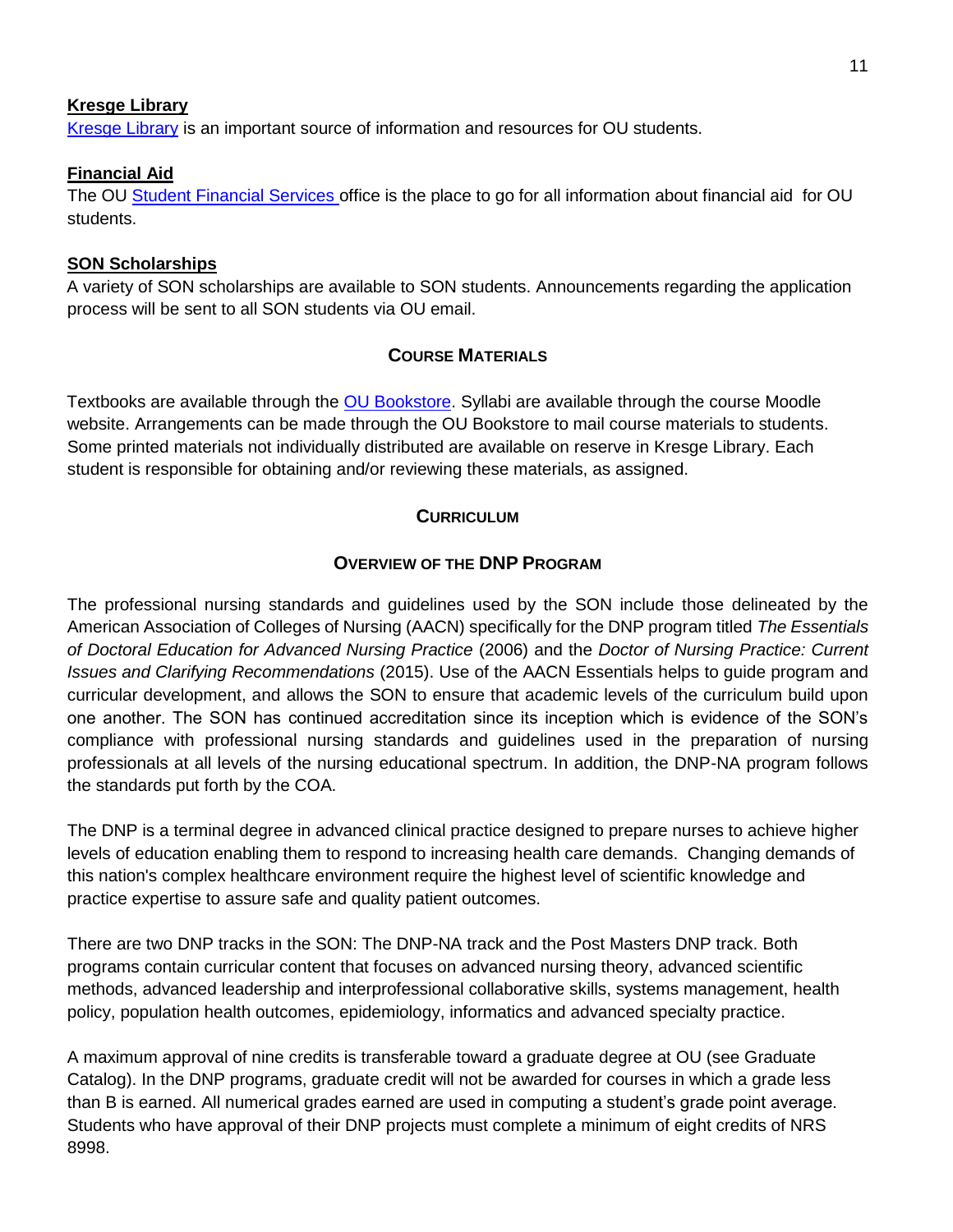### **DNP-NA Track**

The DNP-NA program is 87 credits encompassing 36 months of full-time study. The program is jointly owned and operated by Oakland University and Beaumont Hospital. In addition to the curriculum described above, the plan of study includes rigorous courses in advanced sciences and specialty courses specific to the art and science of nurse anesthesia. An intensive clinical internship parallels the didactic curriculum and provides ongoing opportunity to apply theory to practice. The program has partnerships with over 40 different clinical sites where students have the opportunity to be placed. The majority provide clinical instruction for a wide range of anesthesia techniques and experiences across the life span. Students should refer to the DNP-NA Student handbook for further information and policies specific to the program.

### **Post-Masters DNP Track**

The OU SON Post-Masters DNP program offers two and three-year plans of study. All Post-Masters DNP students must complete a minimum of 38 credits of approved coursework, of which a minimum of 24 credits must be taken at OU. The Post-Masters DNP degree requires that graduates have a minimum of 1,000 post-baccalaureate practice hours. Students who enter the Post Masters DNP program with a master's degree may receive credit for up to 640 practice hours from their program, contingent upon verification from their program administrator. The DNP program provides a minimum of 700 practice hours that are built into the curriculum. Applicants to the Post-Masters DNP, who do not have enough practice hours to transfer in to meet the minimum 1,000 hours required for graduation will have their plan of study determined on an individual basis.

#### <span id="page-11-0"></span>**C[OMPONENTS OF](#page-11-0) DNP CURRICULUM**

The foundation courses focus on advanced theory, health care policy, leadership within systems, and informatics. The research sequence includes statistics, population health, theory and translating research for evidence-based practice, advanced scientific methods for evidence-based practice, and the DNP Final project. In addition, students who are enrolled in a BSN to DNP APRN program will be required to take specialty courses. For example, the BSN to DNP NA specialty courses prepare APRNs with a specialization in nurse anesthesia. The foundation and research sequence courses provide an opportunity for students to earn up to 700 practice hours that count toward the required 1000 hours of practice in the DNP program.

#### <span id="page-11-1"></span>**A[CCOUNTABILITY FOR](#page-11-1) PRACTICE HOURS**

Programs must demonstrate/validate that graduates have attained all the DNP Essentials outcomes (see Appendix A). All students must complete sufficient time in supervised practice hours to integrate and demonstrate the new skills and knowledge needed to achieve the *DNP Essential* outcomes. This expectation applies to all DNP students, including those focusing on organizational and executive leadership, health policy, and all direct care roles. Students who have completed more than 1,000 practice hours in their master's program will need to complete additional hours in the DNP program to demonstrate the expected outcomes delineated in the *DNP Essentials* and their ability to integrate their new learning into practice. DNP students may be employed in settings or positions that appear to overlap with some of the outcomes delineated in the DNP Essentials. Practice experiences should have well defined learning objectives and provide experiences over and above the individual's job responsibilities or activities.

Students will complete a minimum of 50 practice hours in each of the following courses: NRS 8221, NRS 8231, NRS 8241, and NRS 8681. In addition, NRS 8998 accounts for a minimum of 500 practice hours.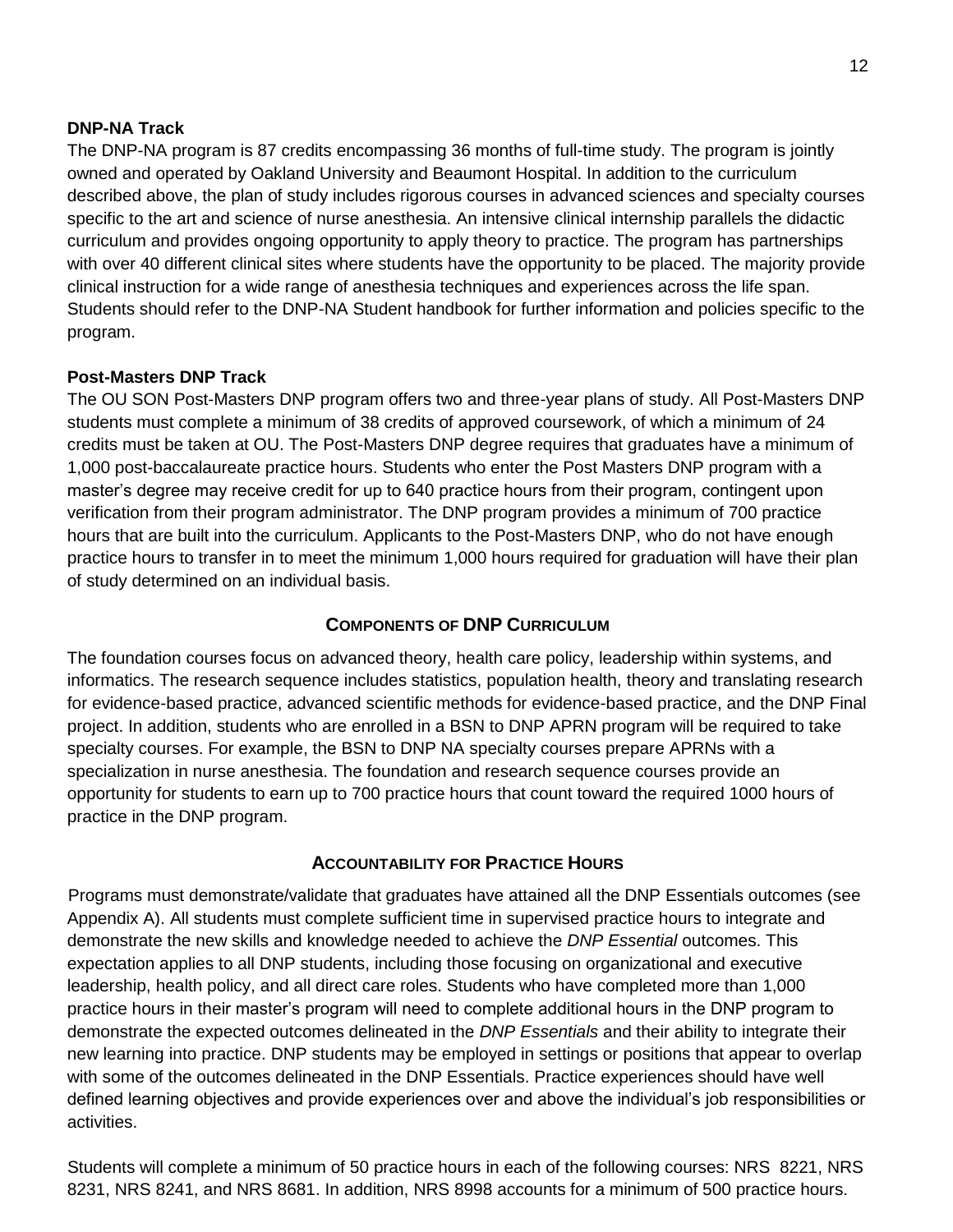### <span id="page-12-0"></span>**PRACTICE HOUR E[XPERIENCES](#page-12-0)**

DNP programs prepare graduates for the highest level of nursing practice and demonstrate synthesis and application of all *DNP Essentials*. Practice experiences should prepare the DNP student with the outcomes delineated in the *DNP Essentials*. Given the intense practice focus for DNP programs, practice experiences are designed to help students build and assimilate knowledge for advanced specialty practice at a high level of complexity.

Practice experiences should be designed to help students achieve specific learning objectives related to all of the *DNP Essentials*, role outcomes, and application of theory and the translation of evidence into practice. Faculty, in conjunction with the student, will develop learning objectives for the practice experience(s), and evaluate student learning and achievement of outcomes. Practice experiences for the DNP student can include direct and indirect care practices in healthcare settings or related environments that broaden the experiences of the student. Experiences include in-depth work with experts from nursing as well as other disciplines and provide opportunities for meaningful student engagement within practice environments.

Opportunities for inter- and intra-professional collaboration with other health professions are needed to prepare the graduate with the leadership, communication, and team capabilities that are critical to advanced nursing practice. Examples of settings and areas of practice that could be considered to provide a broad array of opportunities for practice experiences include health systems, community organizations, policy projects, long term or urgent care facilities, schools, prisons, and health departments.

DNP program practice experiences are designed to provide:

- Systematic opportunities for feedback and reflection.
- In-depth work/mentorship with experts in nursing, as well as other disciplines.
- Opportunities for meaningful student engagement within practice environments.
- Opportunities for building and assimilating knowledge for advanced nursing practice at a high level of complexity.
- Opportunities for further application, synthesis, and expansion of learning.
- Experience in the context of advanced nursing practice within which the final DNP Project is completed.
- Opportunities for integrating and synthesizing all of the *DNP Essentials* and role requirements necessary to demonstrate achievement of defined outcomes in an area of advanced nursing practice.

# <span id="page-12-1"></span>**M[ENTORING FOR](#page-12-1) PM DNP**

Mentoring involves an ongoing process of learning, dialogue and query. Prior to admission, applicants provide a written statement that identifies objectives, goals, and research interests. Every effort is made to match the student with faculty research mentors whose research interests are similar to those of the student. Early on in the program the student will be assigned a faculty mentor to acclimate them to the DNP program. The Faculty/DNP Student Mentor Partnership Agreement will be signed by the student, the mentoring faculty, and the PM DNP Program Coordinator (Appendix A).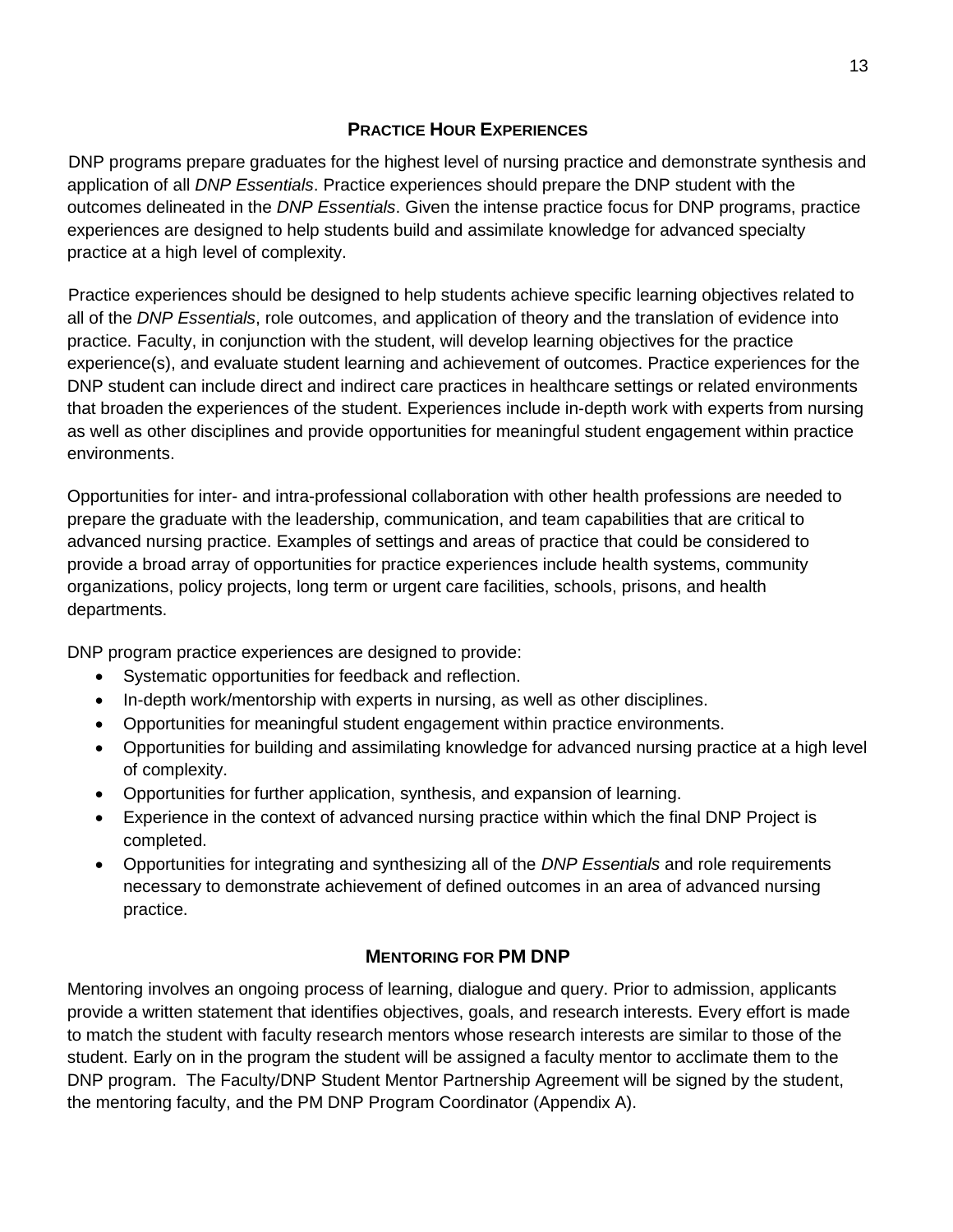### <span id="page-13-0"></span>**M[ENTORING FOR](#page-13-0) DNP-NA DNP STUDENTS**

Students enrolled in the DNP- NA program will be assigned a faculty mentor once they have presented their DNP scholarly project idea to the DNP-NA Faculty. This usually happens during the summer of Year I. Once the project idea has been presented, the DNP-NA Faculty mentor will be assigned. The student and mentor will complete Appendix A: DNP PROJECT AREA OF INTEREST AND TEAM APPROVAL FORM which can be found in the DNP Project handbook.

# <span id="page-13-1"></span>**RESEARCH SEQUENCE AND G[UIDELINES](#page-13-1) FOR DNP PROJECT**

The AACN *DNP Essentials* (2006) recognizes the need for a final scholarly project that demonstrates clinical scholarship. The *DNP Essentials* clarifies the scope of the final scholarly project, the level of implementation, the impact on system/practice outcomes, the extent of collaborative efforts, the expected dissemination of findings, and the degree of faculty mentorship/oversight. It is important that the translation of knowledge into the practice setting by way of the final scholarly project be guided by criteria to ensure consistency of learning. Students can refer to the DNP Project Handbook, which can be found on the SON website.

# <span id="page-13-2"></span>**P[ROCESS FOR](#page-13-2) CHANGING DNP PROJECT CHAIR**

### **Underlying Philosophy**

DNP students self-select their DNP Project Faculty Chair and are responsible for doing the interviewing or investigatory work to ensure to the extent possible that they are compatible with the person they select. There are instances however, when a student and/or faculty member conclude that continuing to work together is not productive. When a DNP student and/or Faculty Chair make the decision to request a change in the Faculty Chair, the following procedure must be followed:

### If the **Faculty Chair** wants to be released from the DNP Project:

- 1. The Faculty Chair must first make an appointment and meet with the DNP student to discuss the relationship. If the issue(s) are unresolved after meeting with the student, then the Faculty Chair needs to meet with the Program Director/Coordinator to discuss why continuing to work with the student is no longer feasible and provide feedback on the progress made by the student thus far.
- 2. An agreement to separate from a DNP student must be made with the Program Director/Coordinator, Faculty Chair, and DNP student. Documentation of the separation will be placed in the DNP student's academic file.
- 3. Once the decision to separate has been approved, it is the DNP student's responsibility to find a new Faculty Chair for their DNP project. The new Faculty Chair must have the required academic credentials/faculty rank as described in the student handbook and must be approved by the Program Director/Coordinator. Documentation regarding who will be the new Faculty Chair will be placed in the DNP student's academic file.
- 4. The outgoing Faculty Chair must write a detailed account of the progress that has been made on the project up to the date of the Faculty Chair's resignation. This document must be submitted to the DNP student and the newly appointed Faculty Chair, and a paper copy placed in the DNP student's academic file.
- 5. The new faculty Chair will send correspondence to the Program Director/Coordinator and SON Graduate Program Director, giving the exact date they will assume the duties of Faculty Chair.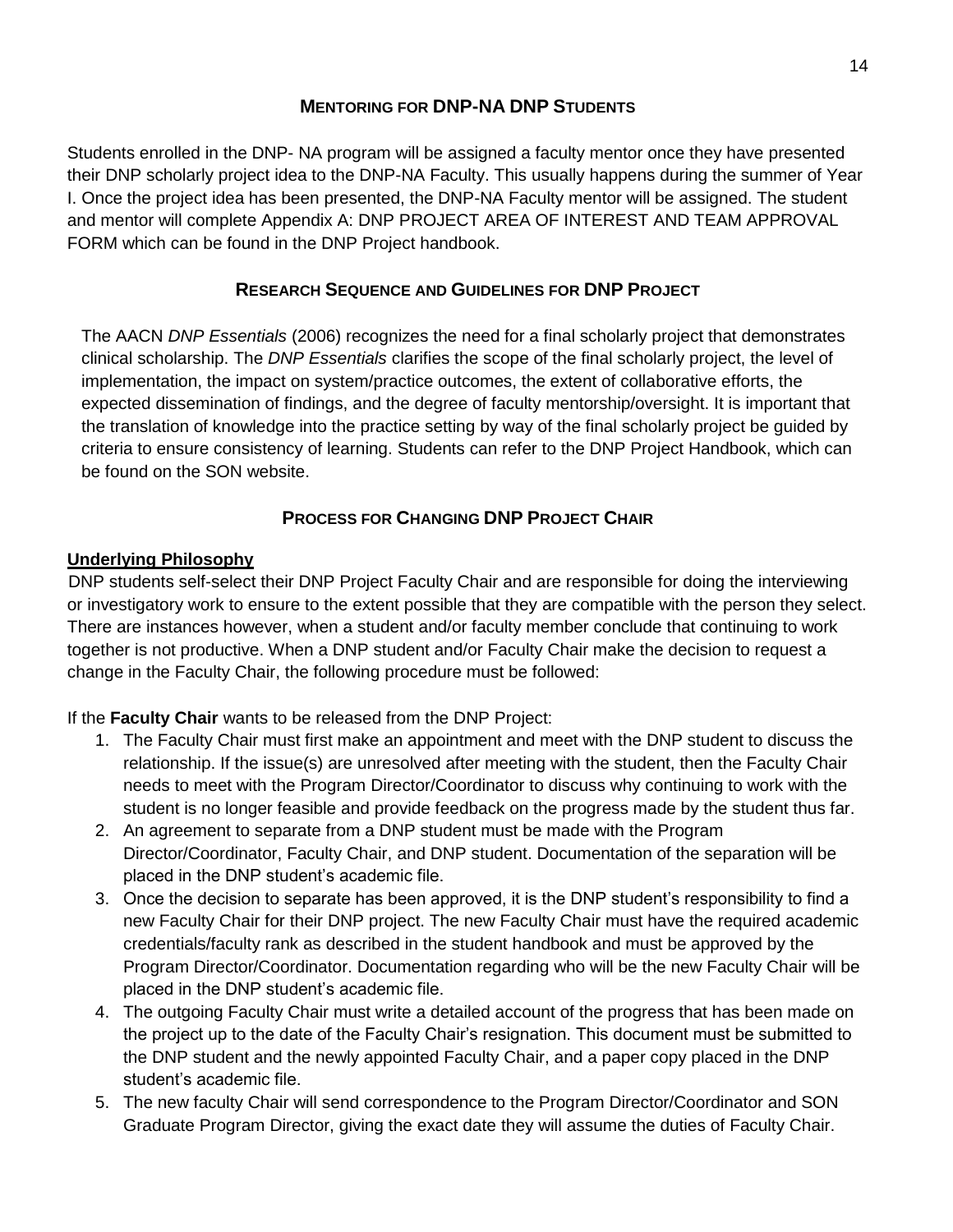If the **DNP Student** wants to change the Faculty Chair of their/DNP Project:

- 1. The DNP student must meet with the Faculty Chair to discuss the reasons why they is requesting to change their Faculty Chair.
- 2. If the Faculty Chair and DNP student are unable to come to an agreement and the DNP student still wants to change their Faculty Chair, then the DNP student must next meet with the Program Director/Coordinator.
- 3. If the Program Director/Coordinator concludes that the differences cannot be resolved, an agreement will be made between the Program Director/Coordinator, Faculty Chair and the DNP student. Then the process for selecting a new Faculty Chair may begin. Documentation of the separation will be placed in the DNP student's academic file.
- 4. The DNP student is responsible for finding a new Faculty Chair who must have the required academic credential/faculty rank as described in the DNP student handbook.
- 5. The DNP student may keep their current committee member(s), however a new "DNP Project Committee" form must be completely filled out after a new Faculty Chair has been chosen and submitted to the Program Director/Coordinator and the SON Graduate Program Director.
- 6. Once a new Faculty Chair has been selected and approved, the form will be placed in the DNP student's academic file.
- 7. The DNP student is responsible for informing the new Faculty Chair of the work that they has done to date on the DNP Project.

# <span id="page-14-0"></span>**A[CADEMIC](#page-14-0) PROGRAM POLICIES**

# <span id="page-14-1"></span>**CORE P[ERFORMANCE](#page-14-1) STANDARDS**

SON Undergraduate students must be able to demonstrate all of the Core Performance Standards while a student.

Any student who believes they may need assistance meeting the Core Performance Standards should contact the OU [Office of Disability Support Services \(DSS\),](about:blank) 103A North Foundation Hall, (248) 370-3266 or DSS@oakland.edu.

|                            | Inductive/deductive reasoning sufficient for clinical judgment and decision-          |
|----------------------------|---------------------------------------------------------------------------------------|
| <b>Critical Thinking</b>   | making.                                                                               |
|                            | Interpersonal abilities sufficient to interact with individuals, families, and groups |
| Interpersonal              | from a variety of social, emotional, cultural, spiritual and intellectual             |
|                            | backgrounds.                                                                          |
| <b>Emotional Stability</b> | Emotional stability sufficient to assume responsibility/accountability for actions.   |
| <b>Communication</b>       | Communication abilities sufficient for interaction with others in verbal and          |
|                            | written form.                                                                         |
|                            | Gross and fine motor abilities sufficient to provide safe and effective nursing       |
| <b>Motor Skills</b>        | care. The student must be able to perform basic life support; provide physical        |
|                            | assistance to patients including repositioning, transfers and ambulation.             |
| <b>Mobility</b>            | Physical abilities sufficient to move from place to place and maneuver in small       |
|                            | places. Students must have the ability to stand for extended periods of time.         |
| <b>Visual</b>              | Visual ability sufficient to provide safe and effective nursing care.                 |
| <b>Hearing</b>             | Auditory ability sufficient to provide safe and effective nursing care.               |
| <b>Tactile</b>             | Tactile ability sufficient for assessment and implementation of care.                 |
| <b>Health</b>              | Characteristics that would not compromise health and safety of clients.               |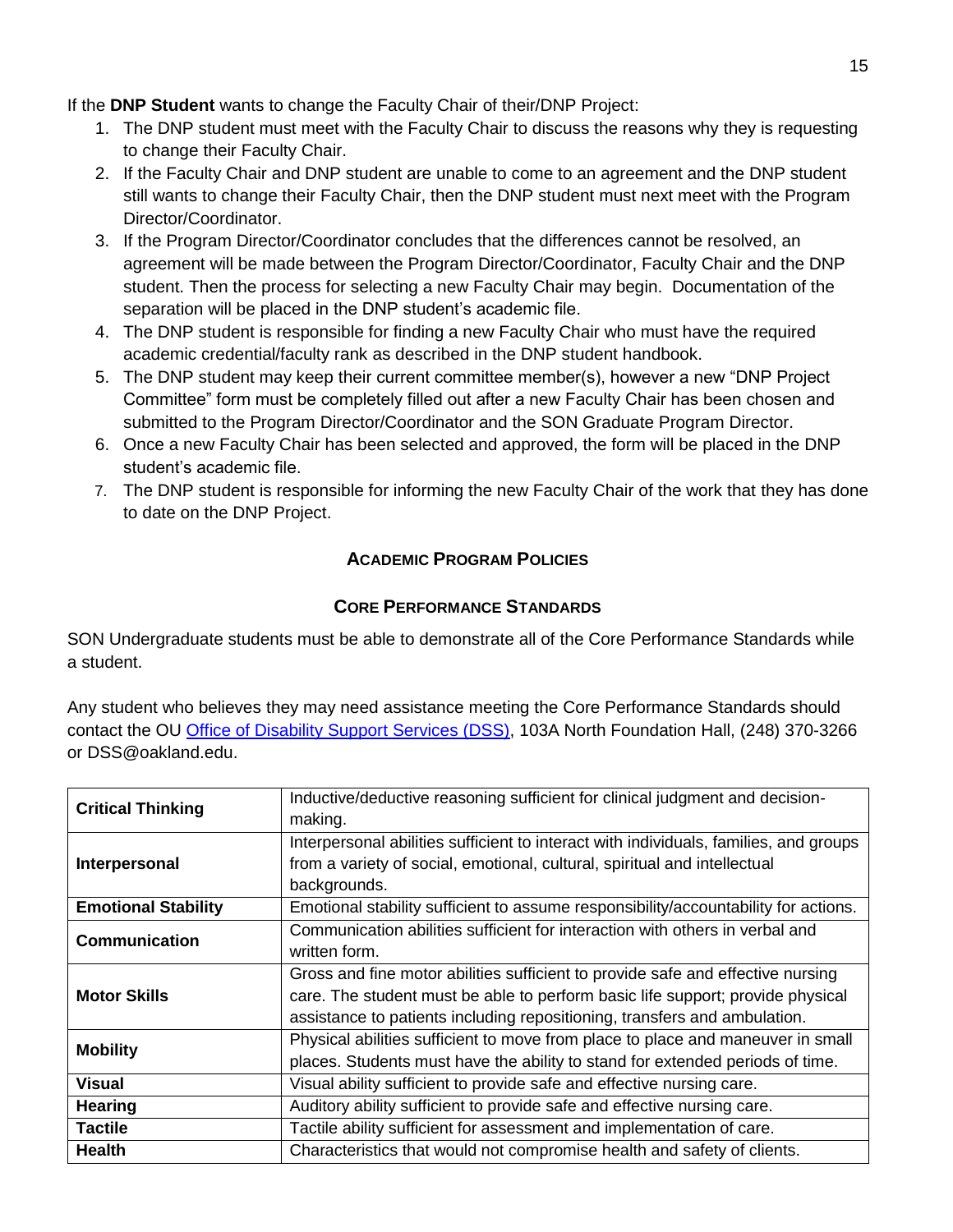# <span id="page-15-0"></span>**STUDENT E[XPECTATIONS](#page-15-0)**

Th[e](https://www.nursingworld.org/nurses-books/nursing-scope-and-standards-of-practice-3rd-ed/) *[American Nurses' Association \(ANA\) Scope & Standards of Practice \(4th ed.\)](https://www.nursingworld.org/nurses-books/nursing-scope-and-standards-of-practice-4th-edit/)* provide the foundation for the expectations for all admitted undergraduate and graduate nursing students. The Standards identify areas of professional performance that are expected of every nurse. As part of the nursing student's development, it is imperative that each student demonstrate this professional conduct in all health care, academic and other settings. Each Standard is followed by competencies for the registered nurse and additional competences for the graduate-level prepared specialty nurse and the APRN.

A violation of the ANA Scope & Standards of Practice, the ANA Code of Ethics (see below), the [University's Student Code of Conduct,](https://oakland.edu/deanofstudents/student-code-of-conduct/core-standards-and-behavioral-expectations/) and/or unprofessional/unsafe behavior in any university, class, lab, clinical setting or public setting (including without limitation online/social media), may result in discipline up to and including suspension or dismissal from the SON and/or the University.

For further information, refer to the ANA (2015) position statement on Incivility, Bullying, and Workplace Violence a[t](http://www.nursingworld.org/MainMenuCategories/Policy-Advocacy/Positions-and-Resolutions/ANAPositionStatements/Position-Statements-Alphabetically/Incivility-Bullying-and-Workplace-Violence.html) [Violence, Incivility, and Bullying.](http://www.nursingworld.org/MainMenuCategories/Policy-Advocacy/Positions-and-Resolutions/ANAPositionStatements/Position-Statements-Alphabetically/Incivility-Bullying-and-Workplace-Violence.html)

# <span id="page-15-1"></span>**ANA CODE OF E[THICS FOR](#page-15-1) NURSES**

The ANA *[Code of Ethics for Nurses with](https://www.nursingworld.org/nurses-books/code-of-ethics-for-nurses/) Interpretive Statements* is the definitive framework for ethical analysis and decision-making for RNs across all practice levels, roles and settings. The code of ethics is expected to be upheld by all nursing students at all times and includes, without limitation, the following:

Provision 1: The nurse practices with compassion and respect for the inherent dignity, worth, and unique attributes of every person.

Provision 2: The nurse's primary commitment is to the patient, whether an individual, family, group, community, or population.

Provision 3: The nurse promotes, advocates for, and protects the rights, health, and safety of the patient.

Provision 4: The nurse has authority, accountability, and responsibility for nursing practice; makes decisions; and takes action consistent with the obligation to provide optimal patient care.

Provision 5: The nurse owes the same duties to self as to others, including the responsibility to promote health and safety, preserve wholeness of character and integrity, maintain competence, and continue personal and professional growth.

Provision 6: The nurse, through individual and collective effort, establishes, maintains, and improves the ethical environment of the work setting and conditions of employment that are conducive to safe, quality health care.

Provision 7: The nurse, in all roles and settings, advances the profession through research and scholarly inquiry, professional standards development, and the generation of both nursing and health policy.

Provision 8: The nurse collaborates with other health professionals and the public to protect human rights, promote health diplomacy, and reduce health disparities.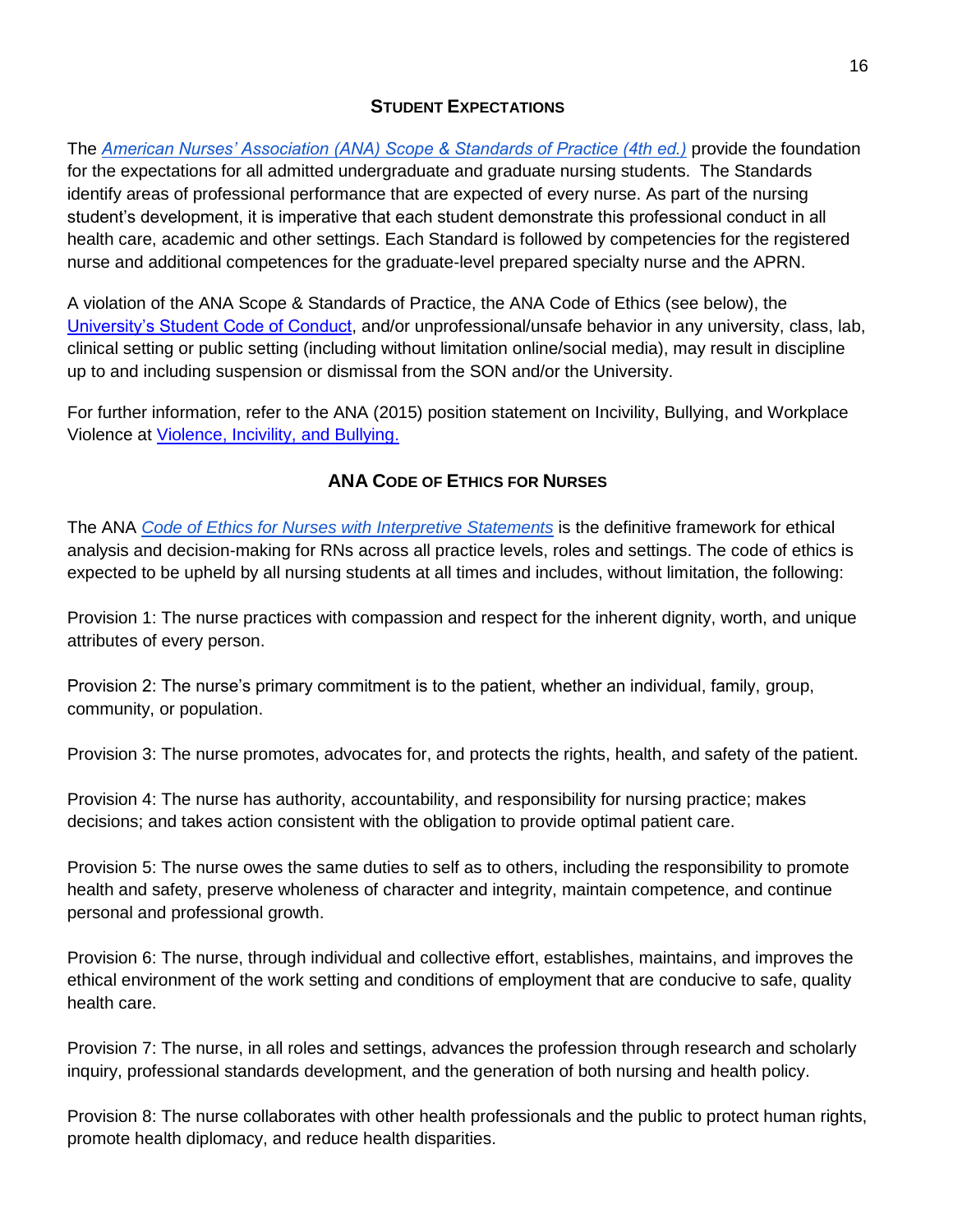Provision 9: The profession of nursing, collectively through its professional organizations, must articulate nursing values, maintain the integrity of the profession, and integrate principles of social justice into nursing and health policy.

# <span id="page-16-0"></span>**MEDIA P[OLICY](#page-16-0)**

Divulging confidential patient and/or family information of any kind without authorization, including without limitation in-person, via telephone and/or via any electronic media (e.g., e-mail, text, social media, or any other electronic communications of any kind), violates the applicable ethical, professional and legal standards, and may result in discipline up to and including suspension or dismissal from the SON and/or the University. See additional information from the ANA and National Council of State Boards of Nursing regarding th[e](https://www.ncsbn.org/Social_Media.pdf) [Use of Social Media.](https://www.ncsbn.org/Social_Media.pdf)

In addition, the use of any language or materials, including without limitation in-person, via telephone and/or via any electronic media (e.g., e-mail, text, social media, or any other electronic communications of any kind), may also result in discipline up to and including suspension or dismissal from the SON and/or the University if it:

- Contains illegal content;
- Violates any University or SON policy or any provision of this handbook;
- Constitutes fighting words, obscenity, defamation, invasion of privacy, harassment, threats, intimidation or discrimination on a basis prohibited by federal or state law;
- Has the effect or likelihood of inciting imminent unlawful action;
- Conveys an imminent threat of physical harm to specific individuals, including without limitation inperson, via telephone and/or electronic communications, the internet and/or any other social media.

# <span id="page-16-1"></span>**OU J[UDICIAL](#page-16-1) PROCESS**

All members of Oakland University's academic community are expected to practice and uphold standards of academic integrity. Academic integrity means representing oneself and one's work honestly. Misrepresentation is cheating since it means the student is claiming credit for ideas or work not actually his or her own and is thereby seeking a grade that is not actually earned. All academic misconduct allegations are forwarded to the Dean of Students office and adhere to the [student judicial system.](https://oakland.edu/deanofstudents/student-code-of-conduct/scc-hearing-process/index)

### <span id="page-16-2"></span>**OU FORMAL COMPLAINT/[INCIDENT REPORT PROCESS](#page-16-2)**

Students, faculty, staff, parents, and others are strongly encouraged to report behaviors that they feel are concerning, worrisome, or threatening (no matter how small or insignificant that may seem). The link to submit a formal complaint or report an incident of concern can be found at the [OU Dean of Students](https://www.oakland.edu/deanofstudents/faculty-staff-resources/report-an-incident/)  [website.](https://www.oakland.edu/deanofstudents/faculty-staff-resources/report-an-incident/) Imminent threats should immediately be reported to the Oakland University Police Department (OUPD).

# <span id="page-16-3"></span>**FAMILY E[DUCATIONAL](#page-16-3) RIGHTS AND PRIVACY ACT (FERPA)**

FERPA (1974) is a federal law designed to protect the privacy of educational records and to establish the rights of students to inspect, review, and restrict access to their education records. A full copy of the OU [FERPA policy is available on the OU website.](about:blank) All SON policies and practices governing the collection, maintenance, review, and release of student education records are based on the principles of confidentiality and the student's right to privacy, consistent with FERPA.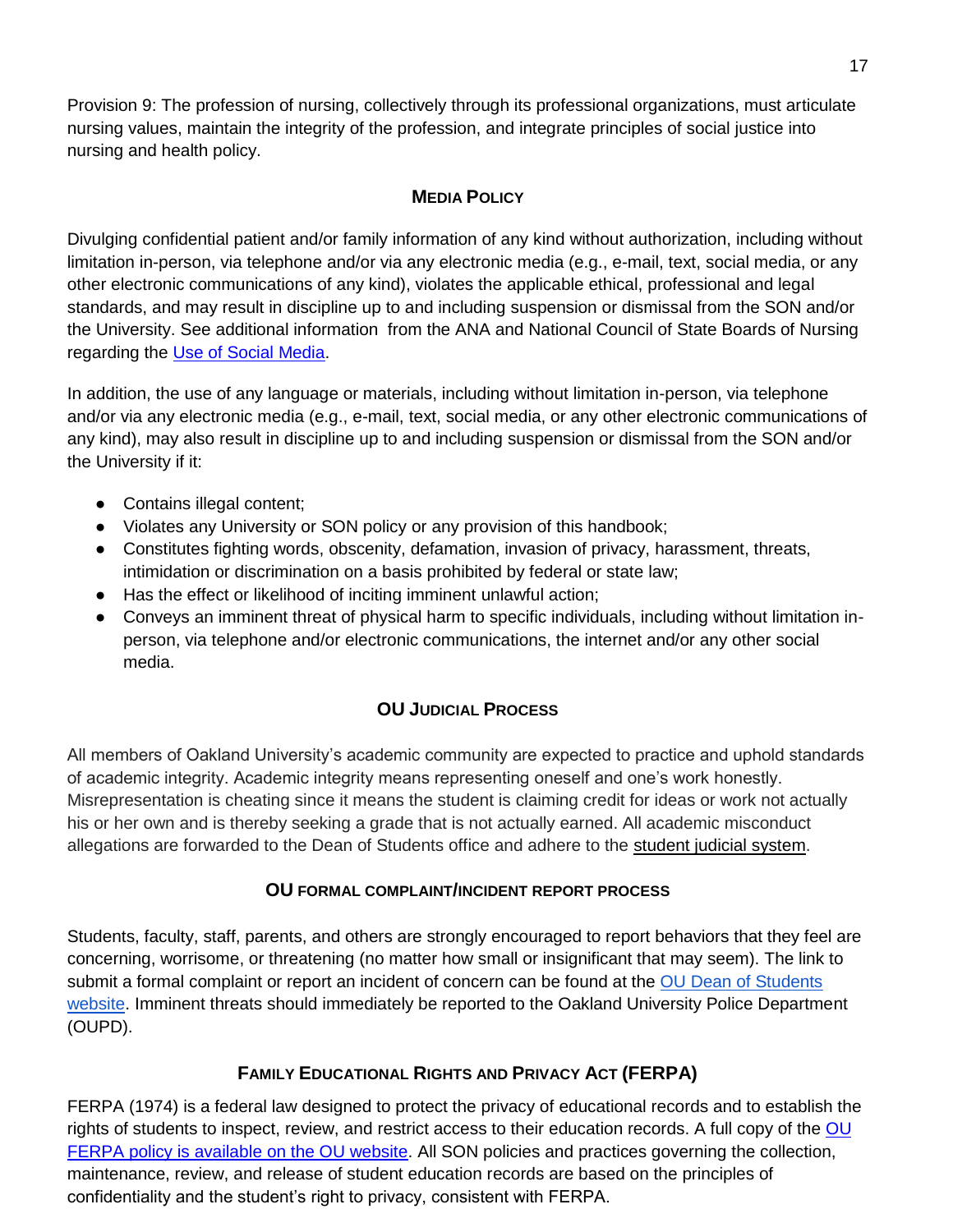# <span id="page-17-0"></span>**I[NDEPENDENT](#page-17-0) STUDY OPTION**

Independent study (NRS 5991 - 1 to 12 credits) is available to students with consent of the FOR and the Associate Dean. Options include, but are not limited to:

- 1. Independent study of a nursing issue, exploration of a topic or trend in practice.
- 2. Participation in a preceptorship experience (includes clinical experience in a health care agency under the supervision of a faculty member).
- 3. Nursing Laboratory assistantship.
- 4. Advanced exploration of a topic in nursing administration or practice.

# <span id="page-17-1"></span>**PETITION OF E[XCEPTION TO AN](#page-17-1) ACADEMIC POLICY OR REQUIREMENT**

Graduate academic policies and requirements have been formulated by the Graduate Council and the University Senate with the goal of ensuring academic quality. It is the responsibility of each graduate student to be familiar with the information published in the Graduate Catalog and to know and observe all policies, requirements and procedures related to their graduate program. The OU Graduate Catalog contains official information about degree programs, policies, procedures, and resources. The OU Graduate Catalog may be found on the Graduate School website.

Graduate academic policies and requirements are to be equitably and uniformly enforced. Circumstances occasionally occur that warrant individual consideration. A graduate student, who believes that there are compelling reasons for a specific policy or requirement to be waived or modified, should submit a written petition.

Decisions regarding petitions are made by the Graduate Committee on Instruction of the OU SON and the Graduate School. Please work with your Academic Adviser if you believe you should be submitting a petition of exception.

# <span id="page-17-2"></span>**COURSE WAIVER/S[UBSTITUTION FOR A](#page-17-2) GRADUATE PROGRAM REQUIREMENT**

Students admitted to a graduate program are expected to complete the program requirements according to the OU Graduate Catalog. On occasion, a required course in a graduate program may not be available or may no longer be offered due to program changes. With advanced approval from the Program Director/Coordinator and the Graduate School, a student may request a course requirement be waived and another OU course substituted.

When there is just cause for the substitution, a student must submit a Course Waiver/Substitution Request form. Please work with your Academic Adviser if you believe you should submit a course waiver/substitution petition.

# <span id="page-17-3"></span>**W[ITHDRAWAL](#page-17-3) POLICY**

<span id="page-17-4"></span>A student who wants to withdraw from nursing courses or the SON must notify their SON Academic Adviser and Program Director. Please work with your Program Director/Coordinator and Academic Adviser if you would like to withdraw from a course or the School of Nursing.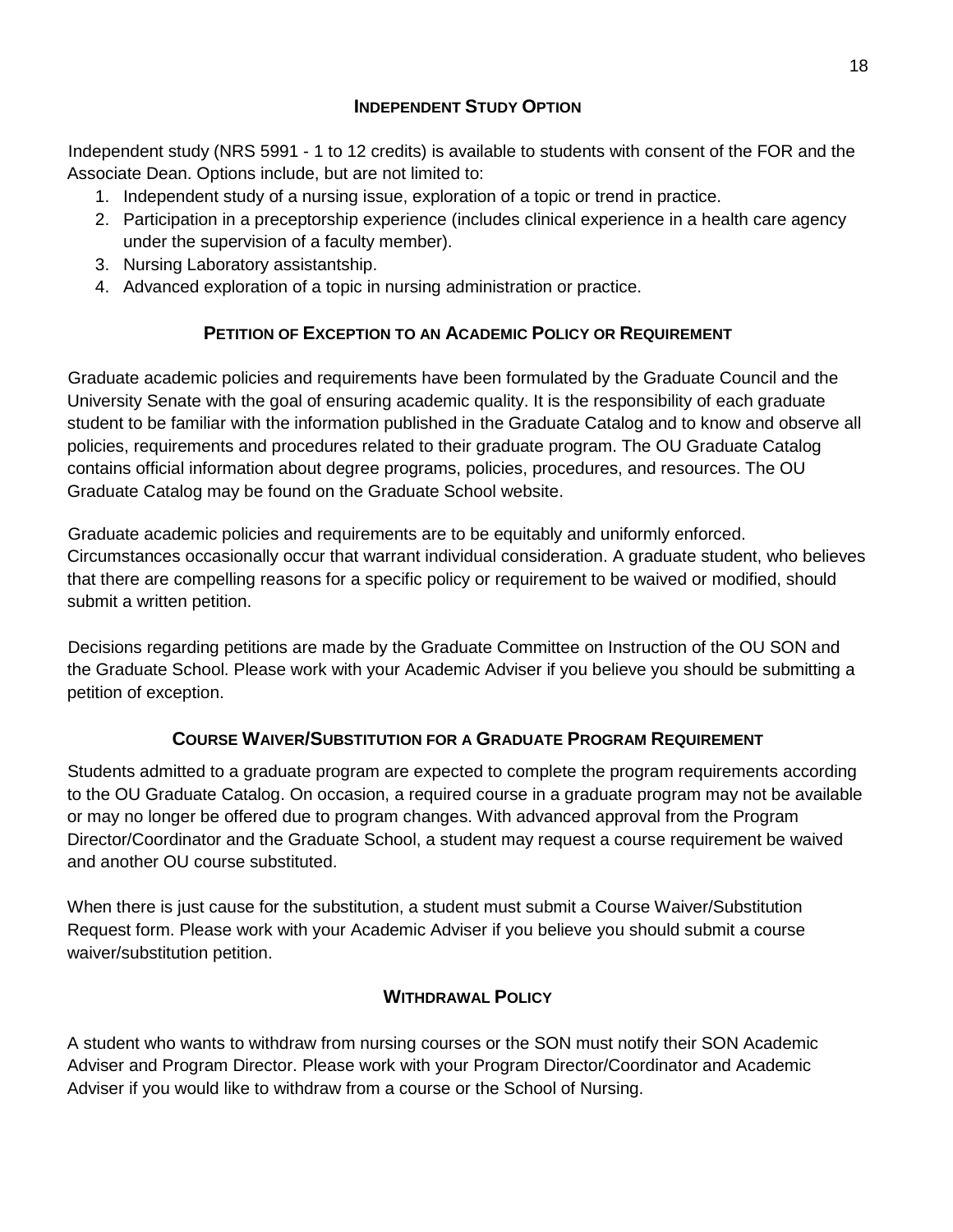# <span id="page-18-0"></span>**L[EAVE OF](#page-17-4) ABSENCE POLICY**

SON graduate students may go "on-leave" for up to one year (a total of no more than 12 months). Prior to going on-leave, the student is required to meet with their SON academic adviser and program director/coordinator and complete the SON Leave of Absence form. If the situation allows, an amended POS will be generated. Returning to SON coursework is contingent upon space availability. The following requirements must be satisfied by all students who wish to return from on-leave status: https://www.oakland.edu/grad/current-graduate-students/forms/ \*NA students should refer to the NA Student Handbook

# <span id="page-18-1"></span>**APPLY TO G[RADUATE](#page-18-1)**

Students must apply for graduation. To complete the application, visit Apply for Graduation. Students who do not apply to graduate will experience a delay with degree conferral.

# <span id="page-18-2"></span>**CONTINUOUS E[NROLLMENT](#page-18-2) POLICY FOR DNP PROJECT**

The continuous enrollment policy for doctoral students requires continuous registration of graduate students for at least one credit hour, each semester in the academic year to maintain an active graduate student status. This is required for the fall and winter semesters only, until all degree requirements are met and the final project is submitted and approved by the Graduate School.

The continuous enrollment policy can also be met by registration in a graduate level course relevant to the student's academic program. Should circumstances arise that may cause an interruption in graduate study, the student must apply for a Leave of Absence.

Doctoral students who do not maintain continuous enrollment and have NOT been granted an official leave of absence, are subject to termination from the program, based on recommendation of the department and approval by the Academic Dean.

\*NA students should refer to the NA Student Handbook.

# <span id="page-18-3"></span>**POLICIES AND PROCEDURES FOR PROGRESSION, RETENTION, AND DISMISSAL IN THE SON GRADUATE PROGRAM**

*Approved by the School of Nursing FA on April 23, 2020*

### **MINIMUM REQUIREMENTS FOR CONTINUING IN THE GRADUATE PROGRAMS OF THE SCHOOL OF NURSING**

<span id="page-18-4"></span>Once admitted to the School of Nursing (SON), graduate nursing students are required to earn a minimum grade of B or higher in each course. In courses graded satisfactory/unsatisfactory progress, students are required to earn a course grade of "satisfactory progress" (SP) to progress in their program. SON courses may be repeated only one time. Students enrolled in the BSN-DNP Nurse Anesthesia program should refer to the OU-Beaumont Graduate Program of Nurse Anesthesia Student Handbook for information related to grading, probation, progression, and dismissal.

SON graduate students who do not meet these standards will be placed on probation with conditions imposed for retention in the program or they may be dismissed from the program.

Probation: An OU SON graduate student will be placed on probation if the student receives one (1) nursing course grade below a B or a grade of Unsatisfactory progress (NP). Students, who withdraw from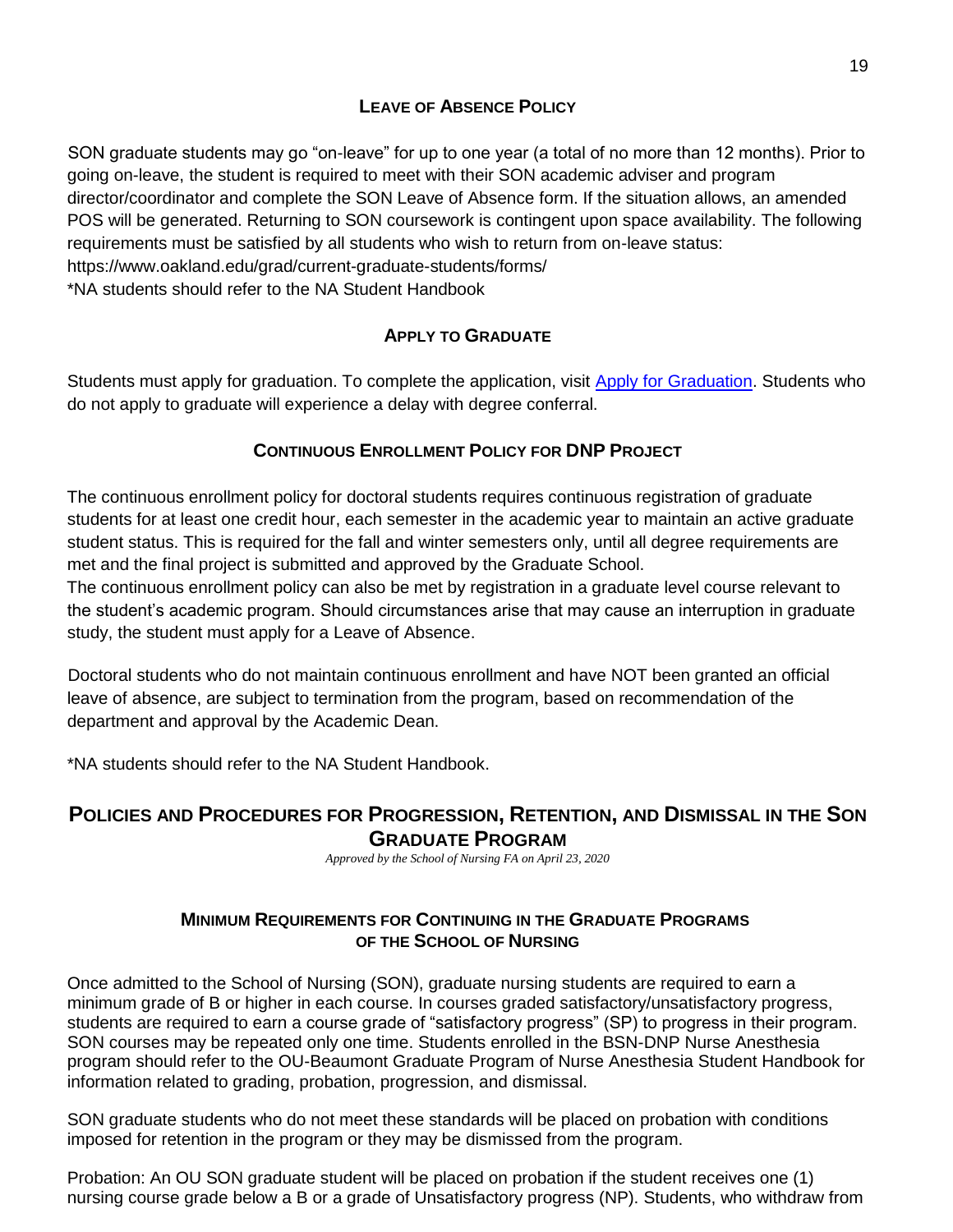a course after receiving a failing midterm grade, will be counseled. Students who withdraw from a course more than once may be placed on probation or recommended for dismissal from the program. Upon written receipt of notification of placement on probation, the student will also be notified of the conditions necessary for him/her to continue in the graduate nursing program by the Associate Dean with a copy of the notice placed in the student's file.

An independent study course or a competency exam cannot be used as a substitute for a failed course. The student must also develop a written plan for success in meeting the conditions of probation and a copy will be placed in the student's file.

Dismissal: A graduate student will be dismissed from the SON if he/she:

- 1. receives a grade below B in more than one (1) nursing course;
- 2. receives a grade of Unsatisfactory progress (NP) in more than one (1) course;
- 3. withdraws from more than one course after having received a failing midterm grade;
- 4. fails to fulfill the conditions of probation; or
- 5. exhibits unsafe, unethical or unprofessional behavior in any academic or clinical setting

\*Note that a grade less than B or NP are both failing grades and thus receiving either consecutively will be considered grounds for dismissal.

#### **RESOLUTION OF AN ISSUE WITH THE EVALUATION/GRADING PROCESS**

<span id="page-19-0"></span>Faculty are expected to evaluate student work according to academic standards. It is faculty prerogative to assign student grades utilizing his/her academic/professional judgment. The only person who can change a grade is the faculty member who initially assigns the grade. Grades cannot be grieved, only the process by which they were assigned.

If an OU SON student believes he/she has been graded in an arbitrary or capricious manner, or not afforded due process, he/she may discuss the issue with the faculty who assigned the grade. Capricious grading is defined as the following:

- 1. The assignment of a grade to a particular student on the basis of something other than performance in the course.
- 2. The assignment of a grade based on a substantial departure from the instructor's stated criteria as described in the course syllabus.

In order to attempt a resolution of the grading issue, the student must first meet in person with the faculty who assigned the grade. If the issue remains unresolved after meeting with the faculty who assigned the grade, the student may choose to meet with the Faculty of Record (FOR) for the course. If the student chooses not to meet with the course FOR, the grading issue is considered resolved and no further action is taken. If the student meets with the course FOR, and the issue is unresolved the student may request a Grievance Hearing.

#### **GRIEVANCE PROCEDURE**

# <span id="page-19-1"></span>**Grievance Process Step 1: Initial Notification of Intent to File a Grievance**

The Grievance procedure is to be initiated by the student within two business days of receipt of grade. Receipt of grade is defined as when grades are available for student viewing on the Oakland University SAIL system. It is the student's responsibility to check their grades. In the case of partial semester courses, receipt of grade is defined as when the grade is reported to the student by the faculty member. A grievant's statement must be submitted in writing by the student through OU email to all of the following simultaneously; the faculty who assigned the grade, the course Faculty of Record, and the Associate Dean.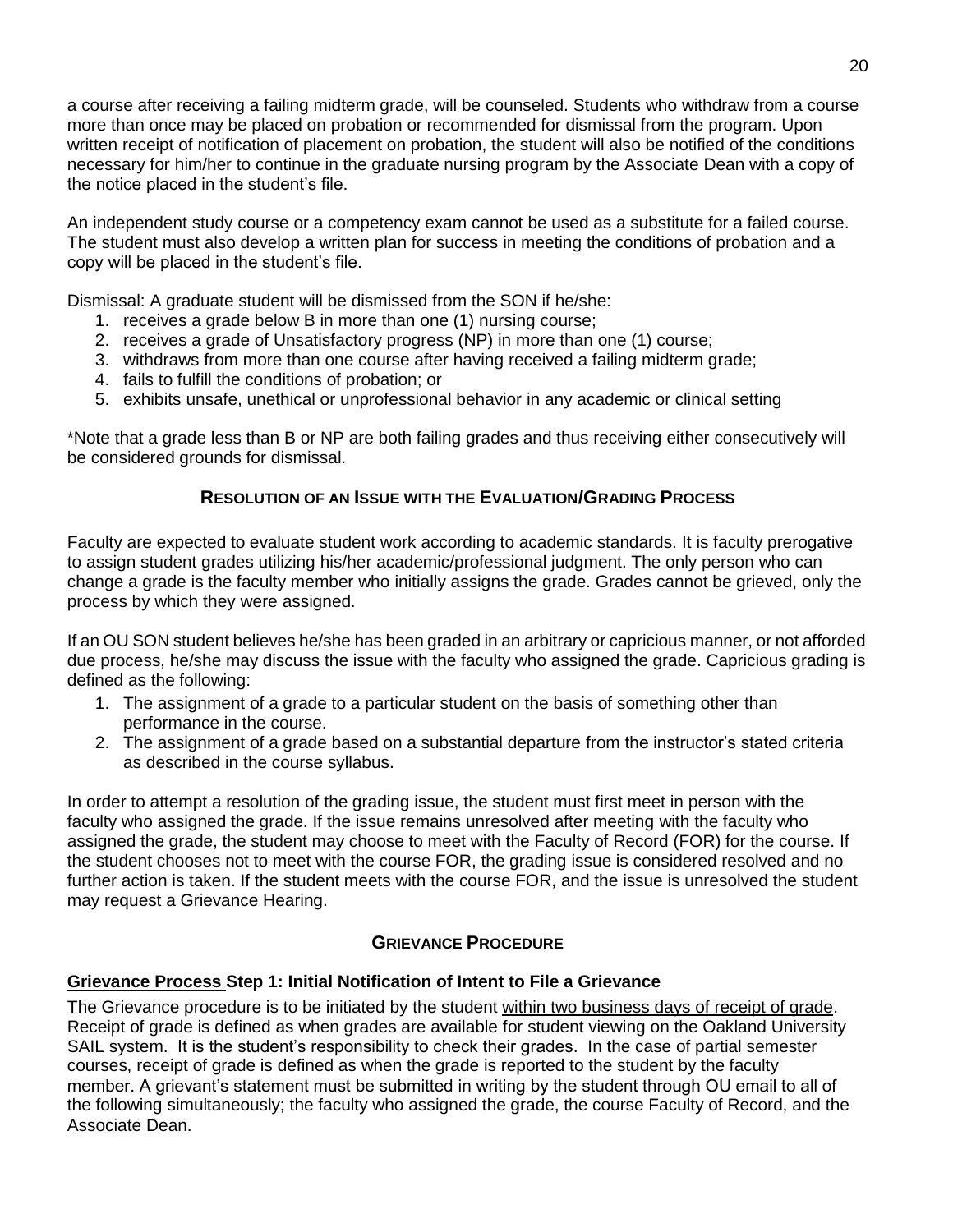#### **Grievant's Statement**

The *Grievant's Statement* must include the course name and number, the student's name, and faculty member(s) involved, and a summary stating the specific policies, procedures, or due process violated. Further, the statement must include the specific actions upon which the violations are based and what actions were taken to resolve them. The *Grievant's Statement* must be kept to one typewritten page. Supplementary materials relevant to the complaint may be attached to support the grievance. The student assumes the burden of proof in the grievance procedure. A student who initiates the grievance process may continue with his/her *Plan of Study* assuming all prerequisites have been met until the process is resolved. [Student Grievance Form](https://www.oakland.edu/nursing/student-resources/forms/)

#### **Faculty Advocate**

The student may request a School of Nursing faculty member act as an advocate to assist with understanding the grievance process and procedure. At the student's request the School of Nursing faculty member, acting as an advocate, may attend the Grievance Hearing meeting. The faculty advocate may make a statement on behalf of the student before the panel makes its final decision.

#### **Grievance Process Step 2: Preparation for Grievance Hearing**

Submission of any supporting documentation for the grievance must be submitted to the Associate Dean's office within two business days. The student's file with all materials associated with the grievance will be held in the Associate Dean's office for review by members of the *Grievance Panel*.

#### **Grievance Process Step 3: Grievance Hearing**

The *Grievance Panel* will convene on the third assigned grievance day. The *Grievance Panel* will review all materials submitted by the grievant and faculty. The Panel will meet separately with the grievant and the faculty involved with the grievance.

#### **Grievance Panel Statement**

The *Grievance Panel* will submit a written one-page recommendation regarding the student's grievance to the Dean within two business days after completion of the hearings. The written recommendation will include the course name and number, the student and faculty member(s) involved, and a summary of the evidence and the policies and procedures upon which the Panel based its recommendation. Supplementary materials relevant to the recommendation may be attached.

#### **Final Grievance Recommendation**

The Dean shall act upon the *Grievance Panel's* recommendation within 24 clock hours of receipt of the materials. The decision of the Dean is final. The student will be notified of the Dean's decision in writing via the student's OU email and by Certified Mail. Faculty involved in the grievance will be notified of the Dean's decision by OU email.

#### **Withdrawal of Grievance**

A student initiating the grievance procedure may withdraw the grievance at any time by writing the Associate Dean via OU email.

#### **PROCEDURE TO APPEAL A DISMISSAL FROM A SON GRADUATE PROGRAM**

<span id="page-20-0"></span>The appeal procedure for academic dismissal is a closed, internal proceeding. As such, there is no institutional attorney or other representation at a hearing. The decision to reinstate a student will be made in the sole or absolute discretion of Graduate Study and the Dean of Graduate Education.

In general, reinstatement may be granted in cases where either the intent of the procedure was not followed or where there are additional, extenuating circumstances that affected the student's performance that were unknown at the time of the initial recommendation to Graduate Study.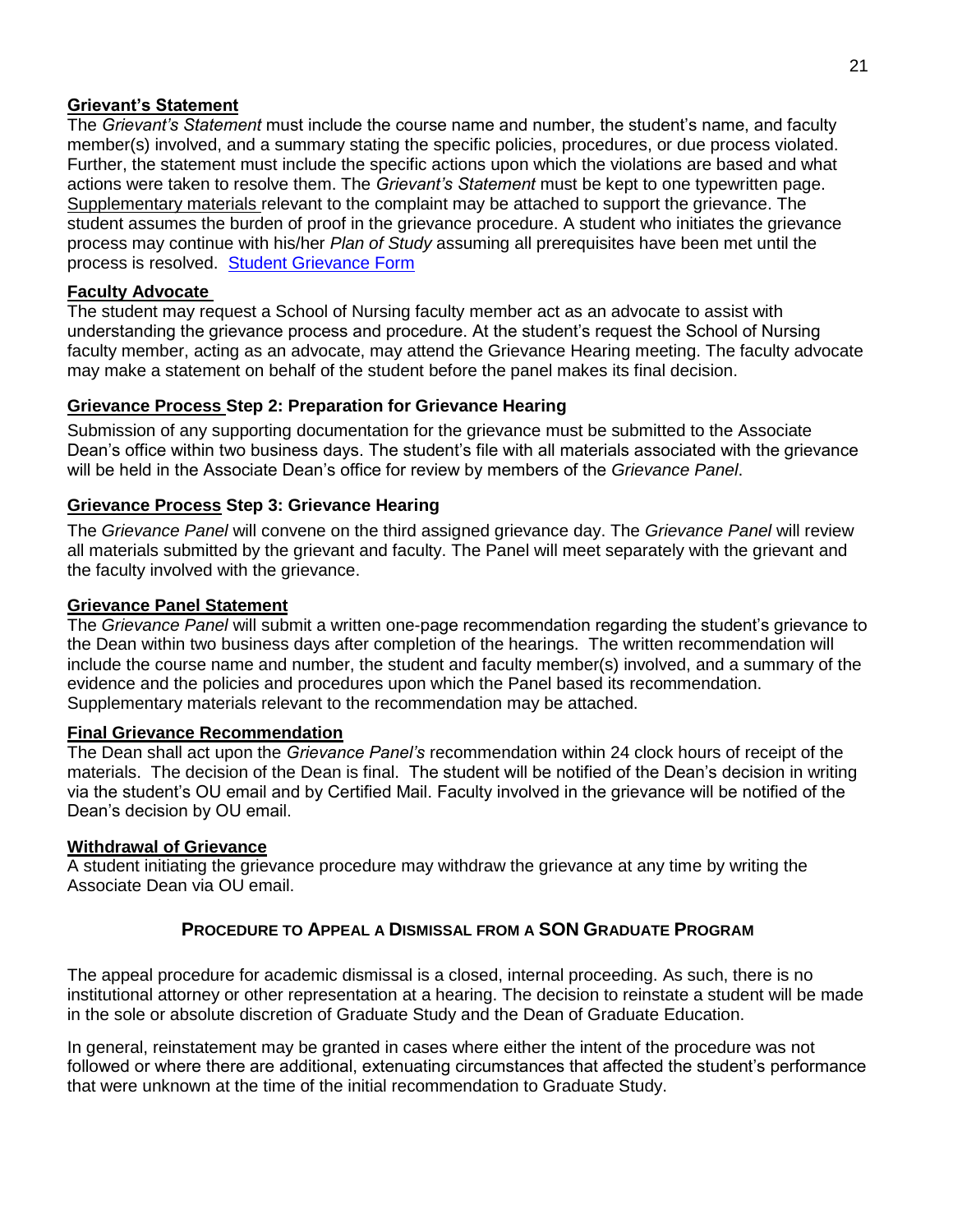### **Step 1**

Following receipt of a letter of dismissal from Oakland University Graduate School, the student has three months to appeal the dismissal. If the student wishes to appeal, the student must write a letter to the Dean of Oakland University Graduate School, with a corresponding copy to the chair of the relevant graduate program or department. The appeal must cite an appropriate cause for consideration of the appeal, providing information on the reason(s) for reinstatement and substantial evidence or extenuating circumstances in support of reinstatement. Disagreements over evaluation of academic quality or the decision of a graduate program unit to remove a student from an internship, practicum, clinical site, or service-learning placement must be appealed within the academic graduate program.

### **Step 2**

Within thirty (30) calendar days of receipt of a student's appeal, the Dean of Oakland University Graduate School will seek written input from the Chair or Program Coordinator of the relevant graduate program or department. The graduate program or department has fourteen (14) calendar days to send written input to the Dean of Oakland University Graduate School. The Dean of Oakland University Graduate School will review the case, based upon the appeal and written input from the graduate program and/or department.

The Dean of Oakland University Graduate School may either 1) uphold the dismissal status or 2) reverse the decision of the graduate program and/or department.

If the Dean of Oakland University Graduate School is satisfied that there is no valued basis for reinstatement and that the proceedings regarding the student have met the stated procedure and requirements, the appeal for reinstatement will be denied. If there is a reason to overturn the dismissal, the student will be reinstated on academic probation until such time as the student meets all academic requirements and standards or is returned to good academic standing.

The decision of the Dean of Oakland University Graduate School is final.

#### **REVERSAL OF DEPARTMENT DECISION TO DISMISS**

<span id="page-21-0"></span>Should the Dean of Oakland University Graduate School find that the graduate program unit or department did not follow proper procedures, or unprofessional conduct is a concern, which might have affected the graduate program decision of dismissal, the appeal may be subject to reversal.

In such a case or in any other case deemed appropriate by the Dean of Oakland University Graduate School, advice from the Graduate Council Subcommittee on Academic Graduate Conduct may be sought at the discretion of the Dean of Oakland University Graduate School.

<span id="page-21-1"></span>Following the investigation or advice from the Graduate Council Subcommittee on Academic Graduate Conduct and the final review by the Dean of Oakland University Graduate School, the result will be conveyed in writing to the student, the graduate program unit and the dean of the respective College or School.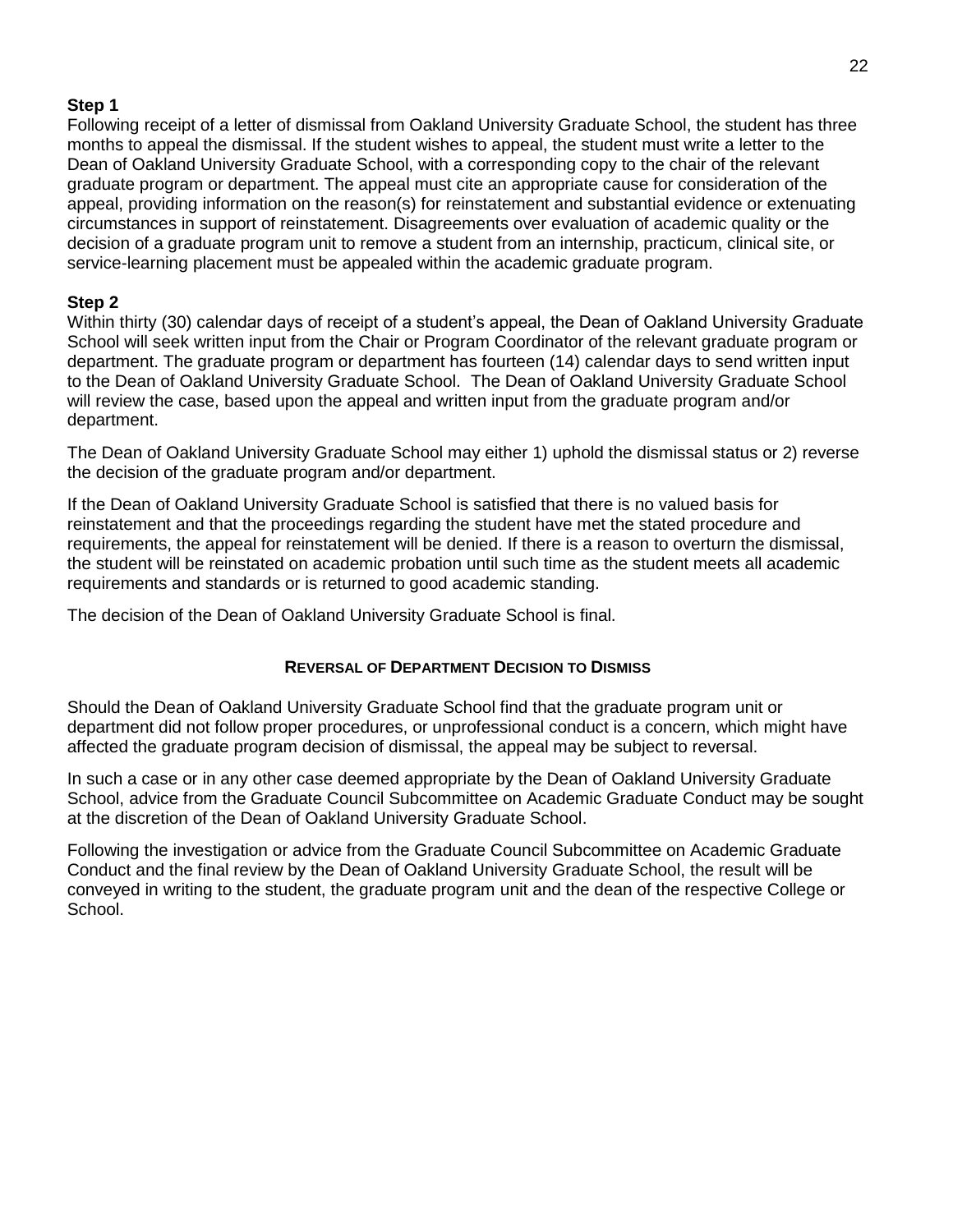# <span id="page-22-0"></span>**S[CHOOL OF](#page-21-1) NURSING**

**GRADE C[ONVERSION](#page-21-1) SCALE**

*Approved by the SON Faculty Assembly on March 30, 2017*

<span id="page-22-2"></span><span id="page-22-1"></span>

| <b>PERCENTAGE</b> | <b>GPA</b> |
|-------------------|------------|
| 95.00-100.00      | A          |
| 90.00-94.99       | А-         |
| 85.00-89.99       | B+         |
| 80.00-84.99       | В          |
| 75.00-79.99       | B-         |
| 70.00-74.99       | $C+$       |
| 65.00-69.99       | C          |
| 60.00-64.99       | $C-$       |
| 55.00-59.99       | D+         |
| 50.00-54.99       | D          |
| 0.00-49.99        | F          |
|                   |            |